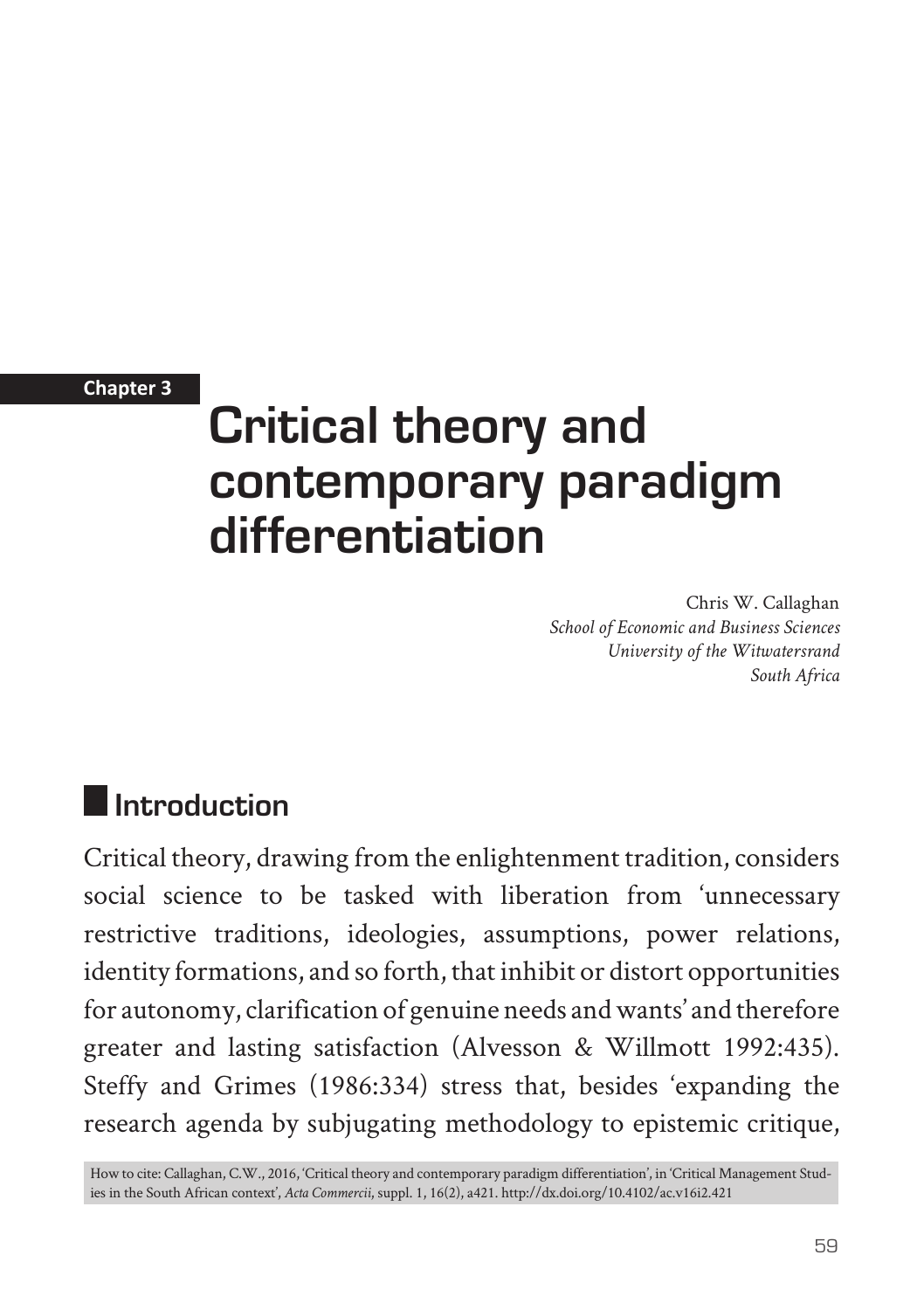critical theory would also affect the structure and activities of the scientific community' and more fundamentally 'potentially affect the structure of the scientific community itself' due to the intimate relationship 'between methodology, as well as the criteria for what constitutes a valid scientific product, and the social structure of the scientific community' within which research outputs are produced. Critical management studies (CMS) is taken to encompass the application of critical theory to the field of management, building on an agenda that is subjecting methodology and its ontological and epistemological assumptions to critique as well as interrogating ideologies or management practices which inhibit or distort opportunities for autonomy and emancipation. Such a project is considered particularly important in the South African context as management theory and practice within the context of this developing country stands at the nexus of theory developed in resource-rich contexts and the need for new theory which incorporates an emancipatory agenda applicable to one of the most unequal societies in the world. In such contexts of radical inequality, it is possible that people in working contexts are more vulnerable to managerial practice which fails to incorporate a normative agenda as a bedrock of values to ensure that human emancipatory principles act as a counterbalance to exploitation. What makes the South African context unique is arguably its dramatic inequality, a microcosm perhaps of the digital divide between Global North and Global South, where technology and knowledge creation may, through global management practice, be deepening inequality.

Given certain seminal perspectives from critical theory and the need to develop novel theory which can be relevant to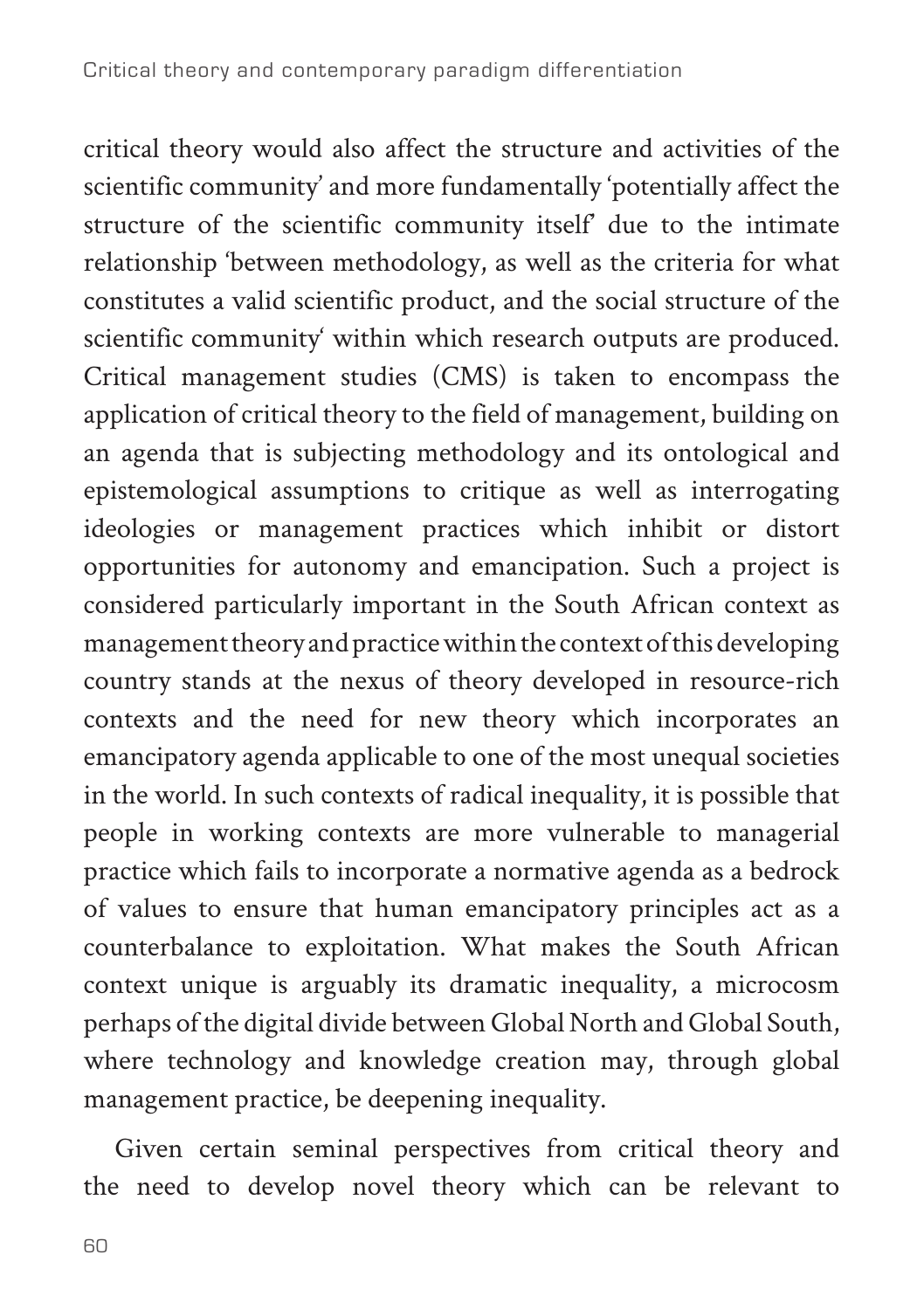developing contexts, Chapter 3 seeks to build on the critical-theory vision, offering an argument that a discussion concerning the influence of technology on theory generation and knowledge engagement needs to find a place within Burrell and Morgan's (1979) paradigmatic differentiations. This is deemed to be particularly important in order to take into account what is described here as paradigmatic change in the structure of the scientific community itself as well as in its constituent methodologies. Special consideration is given to the rise of Internet and social-media technology and their wholescale disruptive effects. These have, arguably, up-ended power relationships (Callaghan 2016a) in certain organisational and societal contexts, potentially contributing to an emergent and disruptive paradigm of democratisation of science. This paradigm is related to the rise of movements prioritising transparency and population engagement (Bonney *et al*. 2009) as well as scrutiny of scientific research (Funtowicz & Ravetz 1994) on the part of technologically empowered stakeholders.

# **New developments on epistemological and ontological frontiers**

Arguably, radical new epistemologies and ontological perspectives have emerged on the back of new technology such as crowdsourcing, crowdsourced research and development (R&D) as well as social media, offering new opportunities for innovation platforms (Allio 2004; Aye *et al*. 2016) and boundary spanning (Carlile 2004) to transcend the knowledge-aggregation problem (Hayek 1945; Von Hippel 1994) and enable problem-solving capabilities in real-time research (Callaghan 2014, 2015, 2016b). Arguably, the emerging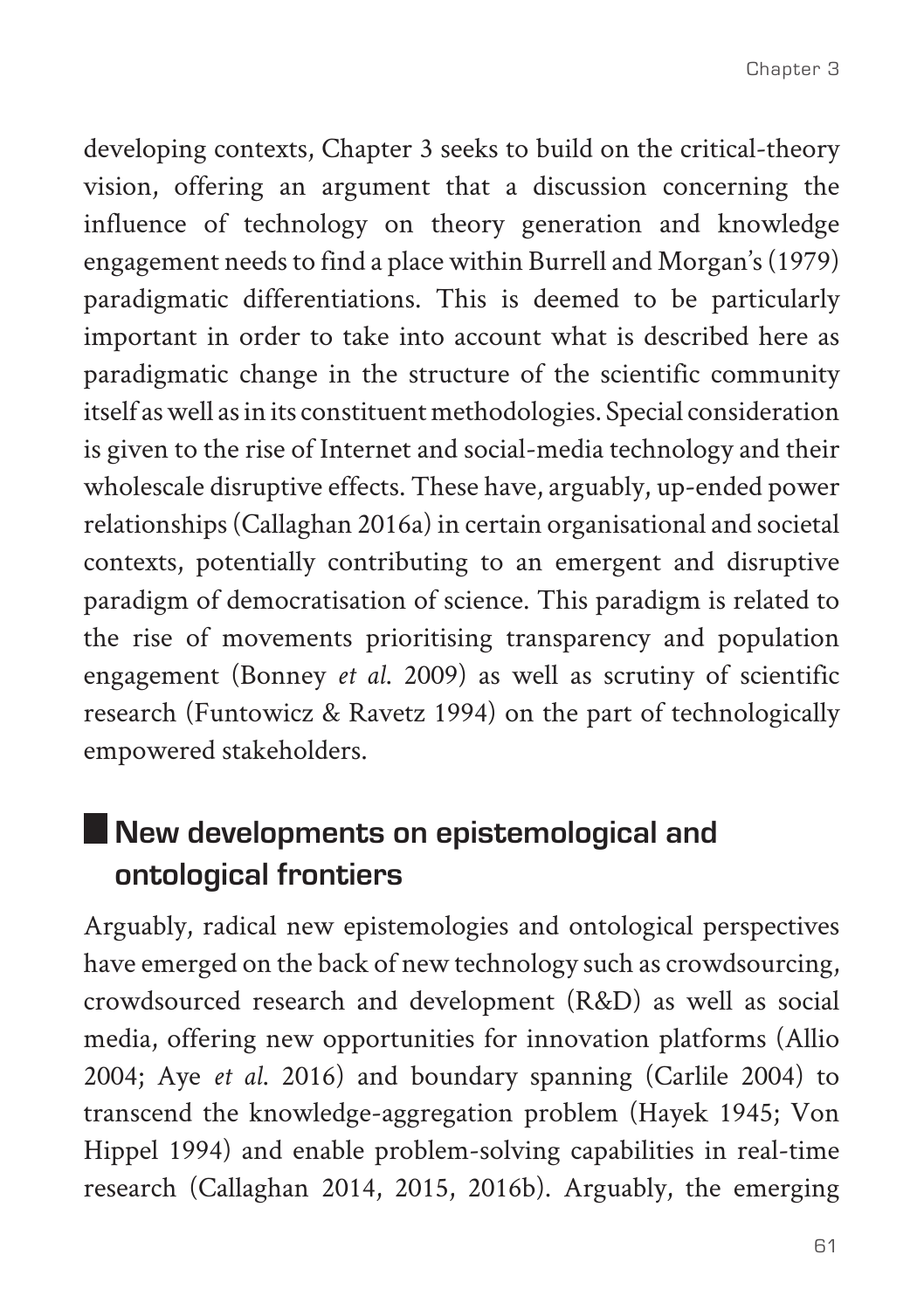paradigm in scientific (both social and natural) sciences 'closes the circle' as citizen science and participant-led research paradigms together with post-normal science movements herald perhaps not only a radical new ontological paradigm in science but also a radically new epistemological paradigm premised on radically increased innovative potential related to harnessing the 'crowd' or democratically inclusive populations in problem-solving itself. Long-standing views in critical theory are however considered central to this emergent change, lest it lose its focus and its *raison d'etre* [purpose] as an emancipatory project premised at freeing innovative science from its yoke to markets and the underprovision of innovation to poor populations and lest it finds another path back to dystopian value-less science.

### **The importance of developing CMS research**

Chapter 3 therefore seeks to develop a conceptual framework that incorporates theory related to these new developments into a synthesised model which updates Burrell and Morgan's (1979) framework and which offers useful heuristic properties for developing management theory. This research is considered important for the following reasons.

Firstly, theorists using Burrell and Morgan's (1979) framework to derive principles and to locate their work in relation to other theory arguably do so in the absence of literature related to what are seemingly powerful new social forces enabled by Internet and socialmedia technology as well as an underlying social connectivity enabling a host of emergent methodologies unplaced in the Burrell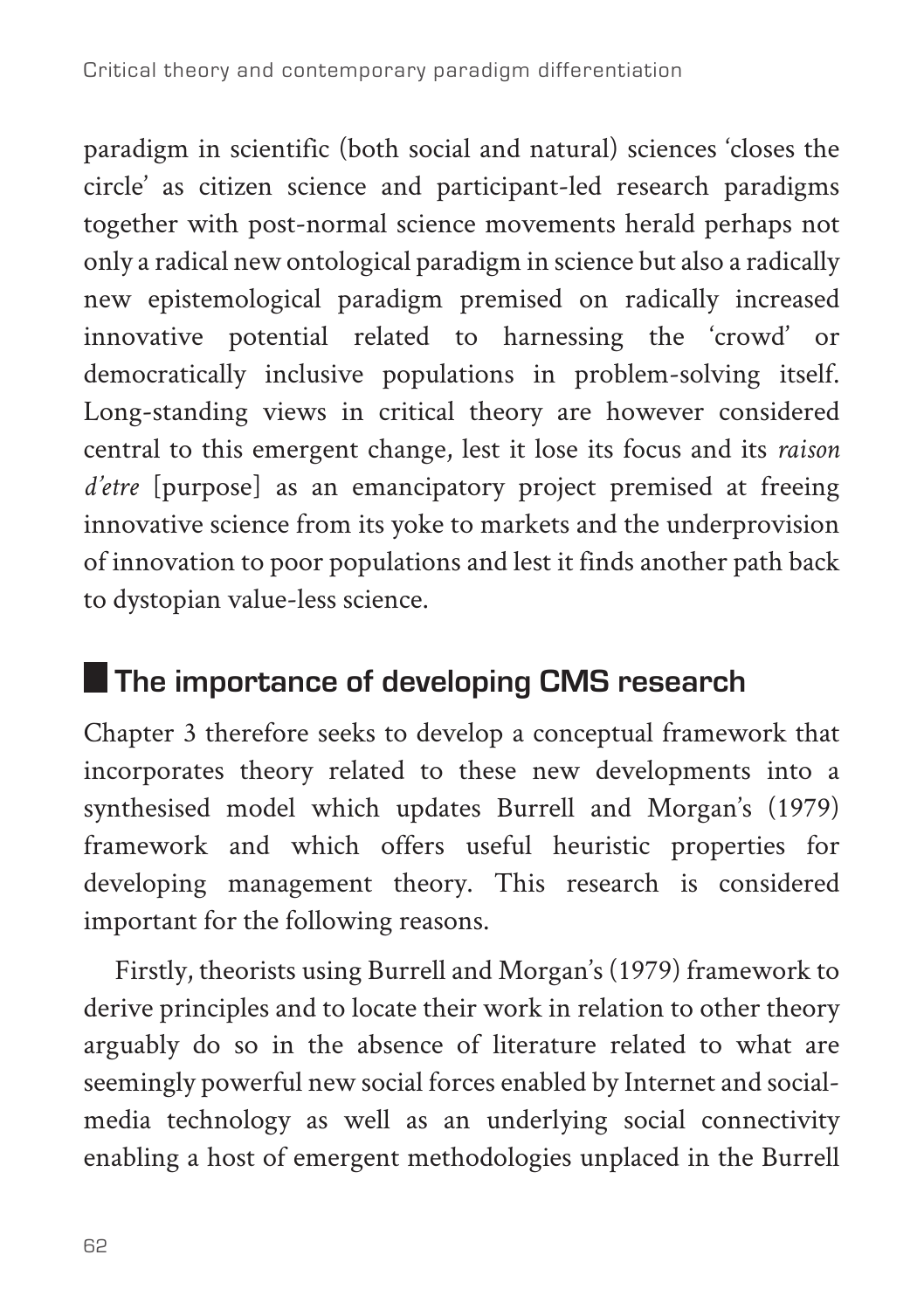and Morgan schema. Arguably, Burrell and Morgan's (1979) paradigmatic differentiation also predates important developments in organisational theory. These include developments in corporate culturism (Willmott 1993a), control through identity regulation (Alvesson & Willmott 2002), critical-theory critique in the literature and other work on the power of values which link the role of values to emergent technology that can amplify their effect (Feenberg 1991, 2005, 2009). Therefore, Burrell and Morgan's views are predating the role of increasing connectivity and democratisation in supplanting totalitarian ideologies with critical humanist realities. The costs for managers and management researchers seeking heuristic benefit from Burrell and Morgan's (1979) schema without integrating contemporary theoretical developments may manifest in impoverished theorising which does not adequately provoke contemporary ontological and epistemological considerations. In particular, I refer to those related to what is arguably a new paradigm in science, both social and natural, and which in turn has perhaps upended many historical assumptions about the social world in which managers are nested. Populations in the Global South may face a growing digital divide in comparison to the Global North, from and across which multinational firms bridge and draw resources and profits. However, without an infusion of CMS values, populations in developing countries may be vulnerable to power dynamics associated with the growing power of digitally enabled managerial elites.

Secondly, the new paradigm of societal connectivity perhaps heralds a new era of accountability for managers. This accountability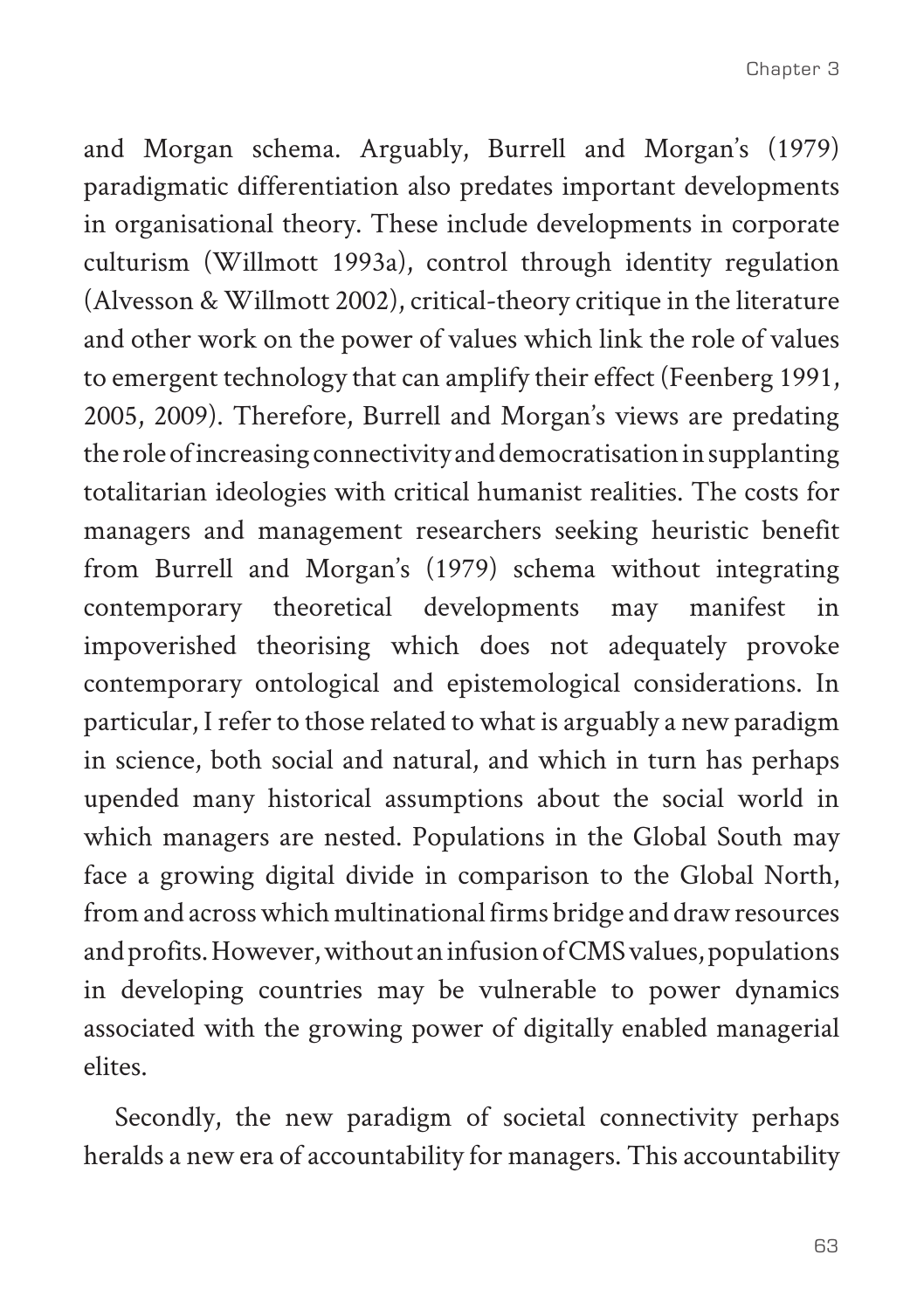has two characteristics. The first is that the monopoly power of capital may increasingly be disrupted by increasingly powerful relationships between expert tacit knowledge and firms' performance in the individual and knowledge economy (Callaghan 2016a). This means that managers will no longer as easily be able to take recourse to power vested in capital and they might need to understand more nuanced and complex management practices in global contexts of rapidly increasing interconnectivity. The second characteristic is that increasing societal interconnectivity has perhaps amplified the strength of accountability mechanisms faced by managers. Given these changes in power structures, which are not independent of the rise of the 'crowd' or increased voice of stakeholders, it is considered important to offer a management-relevant model of paradigm differentiation which makes explicit the emergent ontological and epistemological issues in contemporary science as management contexts are embedded in societies that are experiencing these changes. The need for South African populations and the 'crowd' enabled by social media to be able to hold accountable the monopoly power in management and other contexts is particularly important given increased vulnerabilities associated with populations that are disenfranchised and disempowered through historical events, the legacies of which persist in their influence.

Thirdly, given the rise of what are termed the 'democratisation of science' movements in the form of citizen science (Bonney *et al*. 2009), participant-led research (Vayena & Tasioulas 2013) and postnormal science (Funtowicz & Ravetz 1994), epistemological imperatives may exist to reshape research processes to take advantage of very large real-time data collection, synthesis and analysis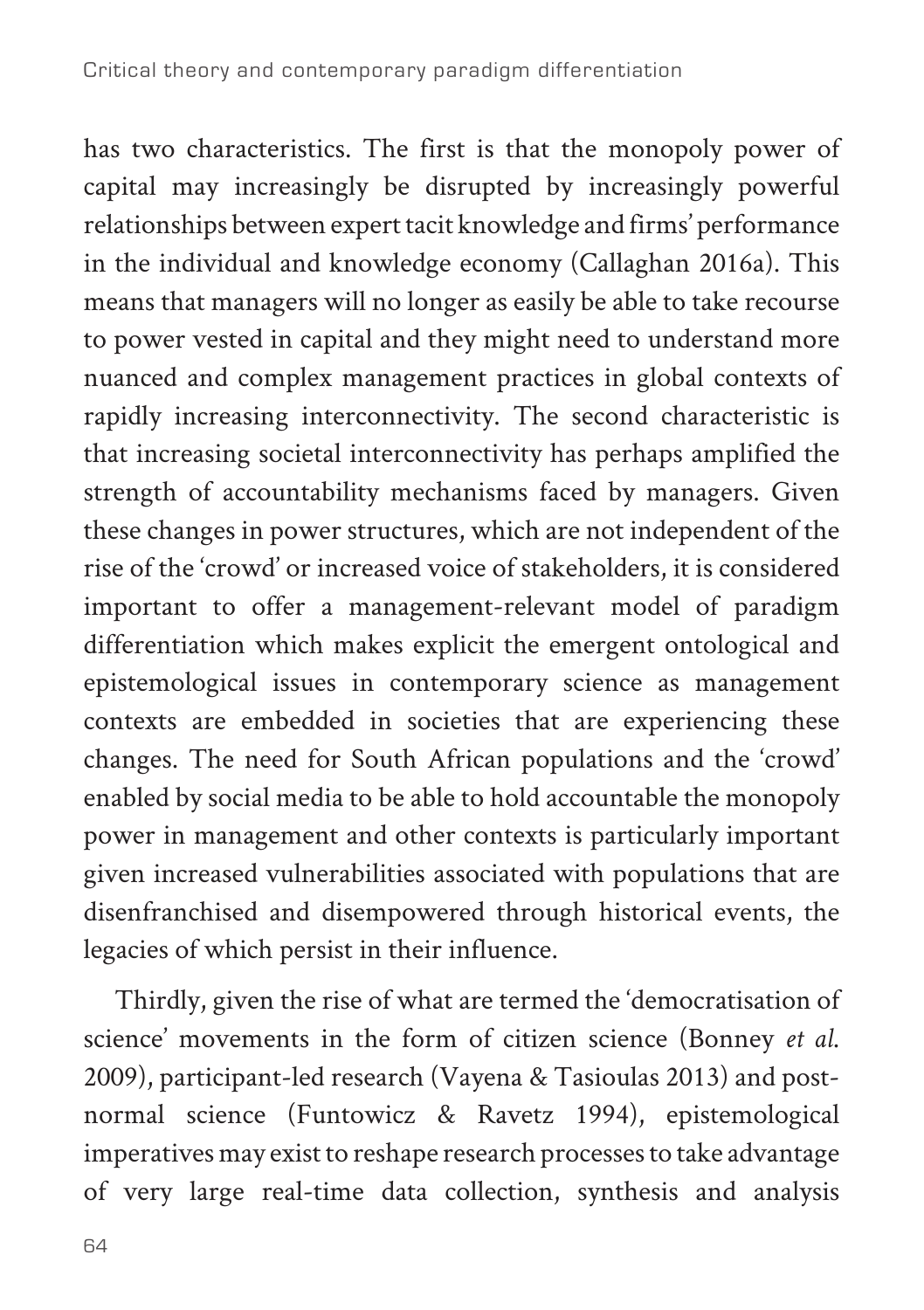capabilities provided by crowdsourcing, crowdsourced research and development and social media as connectivity mechanisms. Probabilistic innovation theory (Callaghan 2015) can be understood to predict the eventual emergence of yet another paradigm of extreme radical change, termed 'transcendence' for the purposes of Chapter 3. Extrapolation of trends towards the democratisation of natural and social science also seem to converge with emancipatory visions of critical theory such as those espoused by Alvesson and Willmott (1992:435) as scientific endeavour, in contrast to the predictions of many, may ultimately come to achieve emancipatory outcomes (Feenberg 2009) if stewarded by critical theorists. Importantly, the transcendence paradigm developed here is taken to be a natural outcome of technological emergence and exponentially increasing potentialities driven by increased interconnectivity. The third contribution of Chapter 3 is therefore its attempt to make explicit not only contemporary paradigm differentiation but also to provide a theoretical rationale for a future paradigm premised on current trajectories of ontological and epistemological change in science. These changes towards a more inclusive global paradigm are expected to contribute to a more equitable distribution of knowledge resources over time but only if CMS values can be embedded in scientific endeavour, including the field of management.

Chapter 3 proceeds as follows. Firstly, a theory of paradigms is introduced, and the radical verificationist and radical emergence paradigms are considered as extensions of the Burrell and Morgan (1979) schema, based on ontological and epistemological characteristics grounded in relatively more recent societal and scientific changes and the emergent properties of these changes.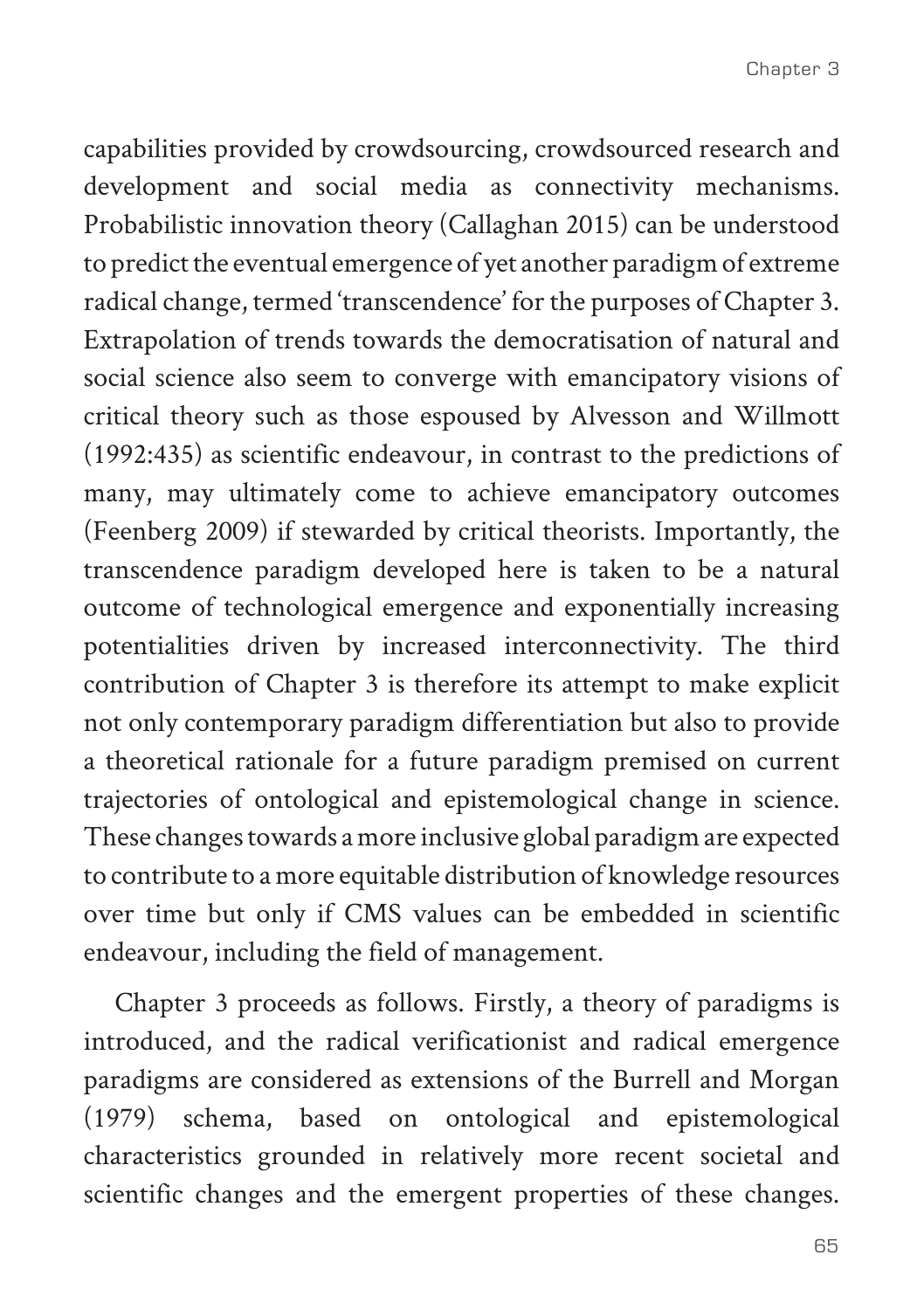Theories of emergent change are discussed, including predictions of probabilistic innovation theory, and discussions are grounded in critical-theory notions concerning technology (Feenberg 1991). These theories can, with critical-theory leadership and technological change result in the convergence of emancipatory values. A model of contemporary and future paradigm differentiation premised on ontological and epistemological assumptions is offered, and its value to managers as a heuristic device for theory development is discussed. Finally, a model is considered which simulates first-order change in the form of socio-technological change as a driver of second-order change as related to the disruption of power relationships in society and organisations. This model is taken to represent the causal structure underlying the emergence of the paradigms described in the paradigm-differentiation model. Having outlined the rationale behind the research and a justification for its importance, a theory of paradigms is now considered.

# **Theory of paradigms**

At the heart of any discussion of how to frame change and differentiation in scientific epistemologies and ontologies is the need to relate change in the natural sciences to that in the social sciences and to make explicit the tensions amongst and between these bodies of literature. An example of these tensions is offered by Latour. He (Latour 2000) explains that the social sciences have typically over time 'wrong-headedly' tried to imitate the natural sciences:

Most of the social sciences were invented, a century ago, to short-cut political process after many years of insufferable wars and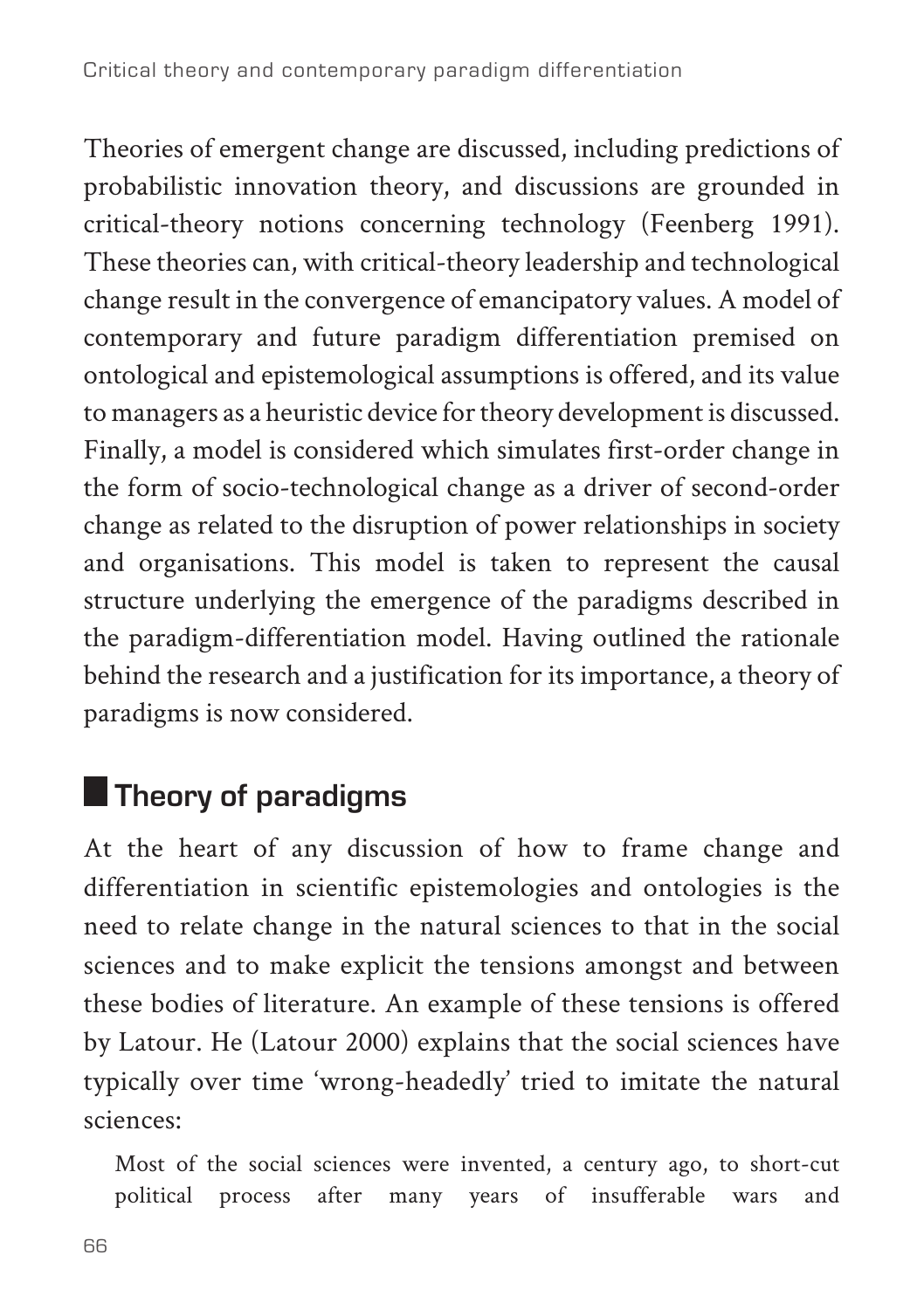revolutionary strife. If we have a Society which is already composed as a single whole and which can be sued to account for the behaviour of actors who do not know what they are doing, but whose unknown structure is visible to the keen eyes of the trained social scientist, it then becomes possible to embark on the huge task of social engineering in order to produce the common good, without having to go through political means. We find here the genealogy of this famous Society whose demise is not everywhere visible, not so much because of the advent of networks and global markets, but because it has become politically and scientifically scandalous. From Comte to Bourdieu through Durkheim and Parsons, this dream of legislating in order to by-pass an impossibly fractious political arena by using the knowledge of what Society is – what manipulates the people in spite of themselves – has formed the core vocation of most social sciences (apart from the tiny schools of interpretative sociology, ethnomethodology and symbolic interactionism, that Bauman places in a different family). In this strange political dream of short-cutting politics, we find not only the notion of the social we had to dispute above, but also this extravagant scientism we have also been criticizing throughout. (pp. 117-118)

According to Latour (2000), the social sciences' quest (to reveal the hidden structure which manipulates agents) has sought to apply similar thinking to that of natural scientists' differentiation between primary and secondary qualities of phenomena (the former relating to real substance making up nature, such as particles, atoms, genes, and the latter relating to subjective representations of this same universe). Latour's example is but one of a host of theoretical tensions running between and through scientific literature. Science (both natural and social) exists within society, and it is in within this complex milieu that Burrell and Morgan (1979) sought to differentiate paradigms of scientific thought according to what they took to be fundamental ontological and epistemological assumptions of scholarly research.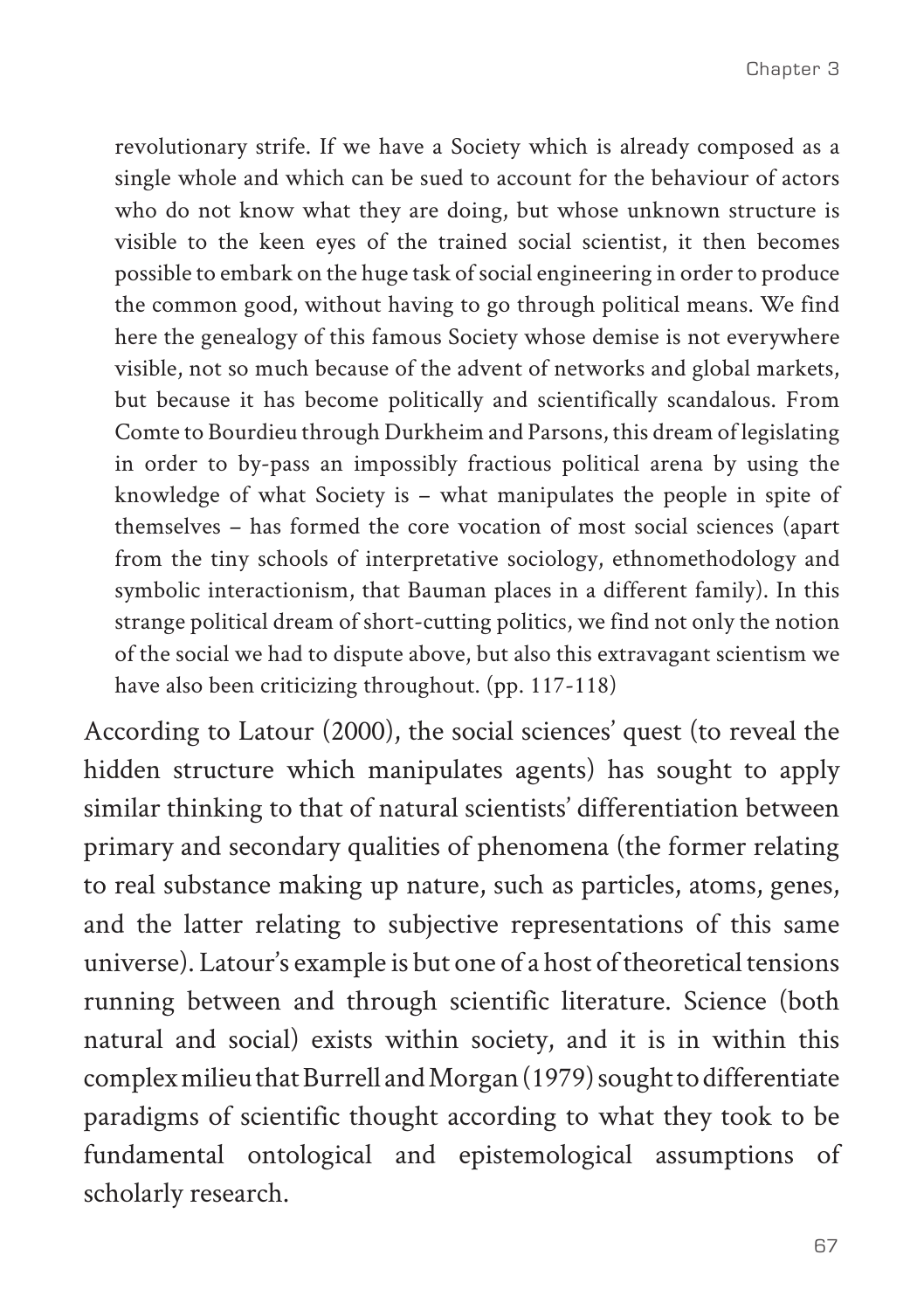Arguably, the schema offered by Burrell and Morgan (1979) can be considered to reflect longstanding debates in social-science literature germane to normative versus non-normative science and as to what science, social or natural, represents. A rationale is now offered for the inclusion of two other paradigms, namely the radical verificationist paradigm and the radical emergence paradigm, which may reflect contemporary changes in science. In addition, I consider a further paradigm which extrapolates these changes and represents them as a convergence of values.

The functionalist paradigm in Burrell and Morgan's (1979:26) schema seeks to provide explanations 'of the status quo, social order, consensus, social integration, solidarity, need satisfaction and actuality' from a 'standpoint which tends to be realist, positivist, determinist and nomothetic', offering 'essentially rational explanations of social affairs' rooted in the sociological positivism paradigm or the attempt 'par excellence, to apply the models and methods of the natural sciences to the study of human affairs.' Problem-oriented as it is, functionalism therefore seeks to provide practical solutions to practical problems and is 'usually firmly committed to a philosophy of social engineering as a basis for social change', emphasising the maintenance of order, equilibrium and stability in society, or regulation and control of social affairs (Burrell & Morgan 1979:26).

In terms of Burrell and Morgan's (1979) ontological differentiation between the assumptions of social-science research which takes objective versus subjective assumptions as one of two axes of difference (Figure 2), the functionalist paradigm is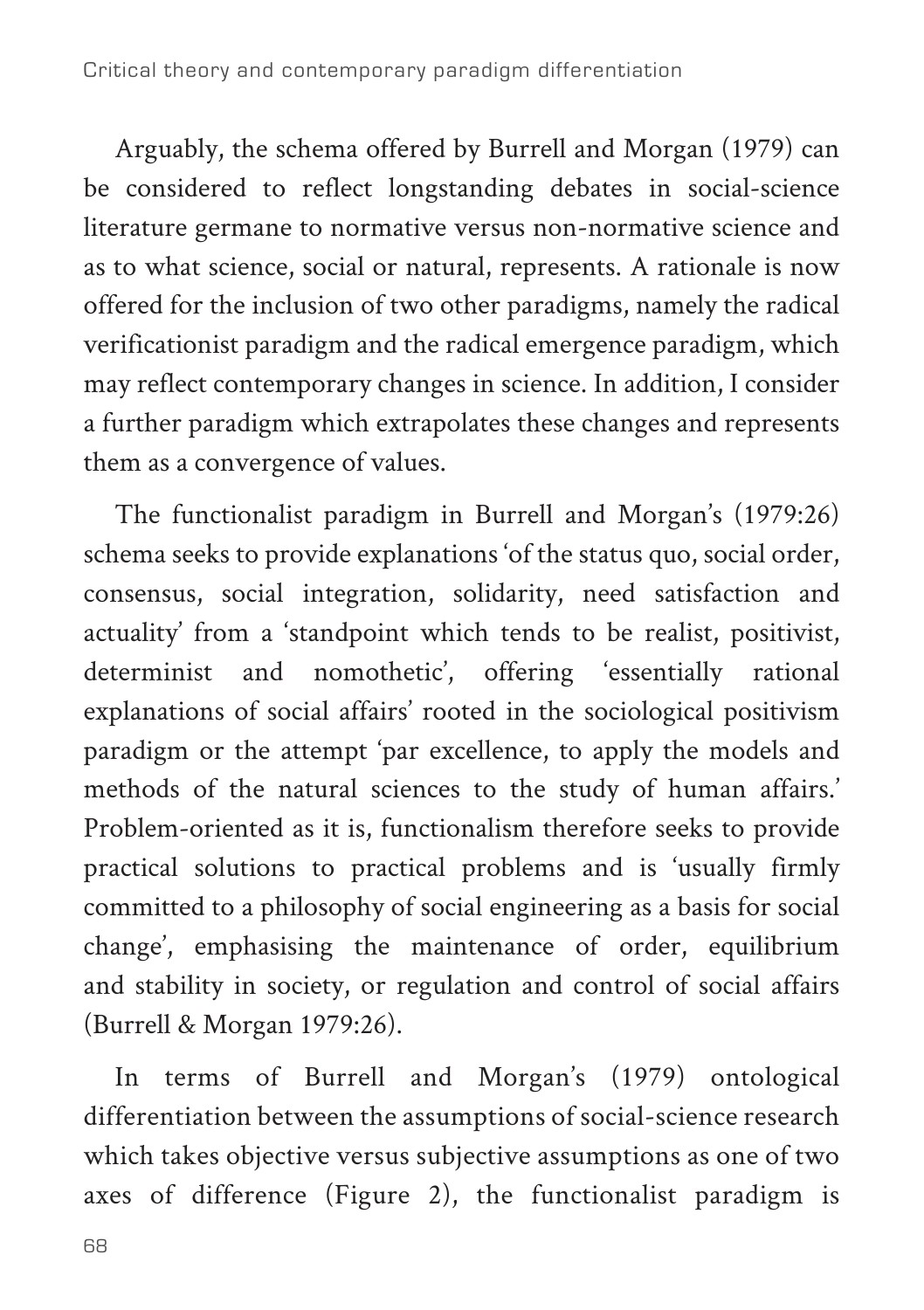

**Figure 2:** Burrell and Morgan's (1979:22) paradigmatic differentiation schema.

differentiated from the interpretivist paradigm. However, both of these axes are considered to relate to the 'sociology of regulation' or status quo in contrast to the radical humanist subjective and radical structuralist objective paradigms which relate to the 'sociology of radical change'. As shown in Figure 2, the verificationist paradigm is considered to be on the objective axis but to be more radically oriented toward change than the radical structuralist paradigm.

# **The epistemological tenet of positivism**

One difference between the subjective and objective paradigms is their relationship toward the objective paradigm's epistemological tenet of positivism. According to Burrell and Morgan's (1979) analysis, the subjective paradigm's anti-positivist tenets contrast epistemologically with positivism, rejecting positivism's claims that 'hypothesised regularities can be verified by an adequate experimental research programme' (verificationists) or that hypotheses can only be falsified (falsificationists). The radical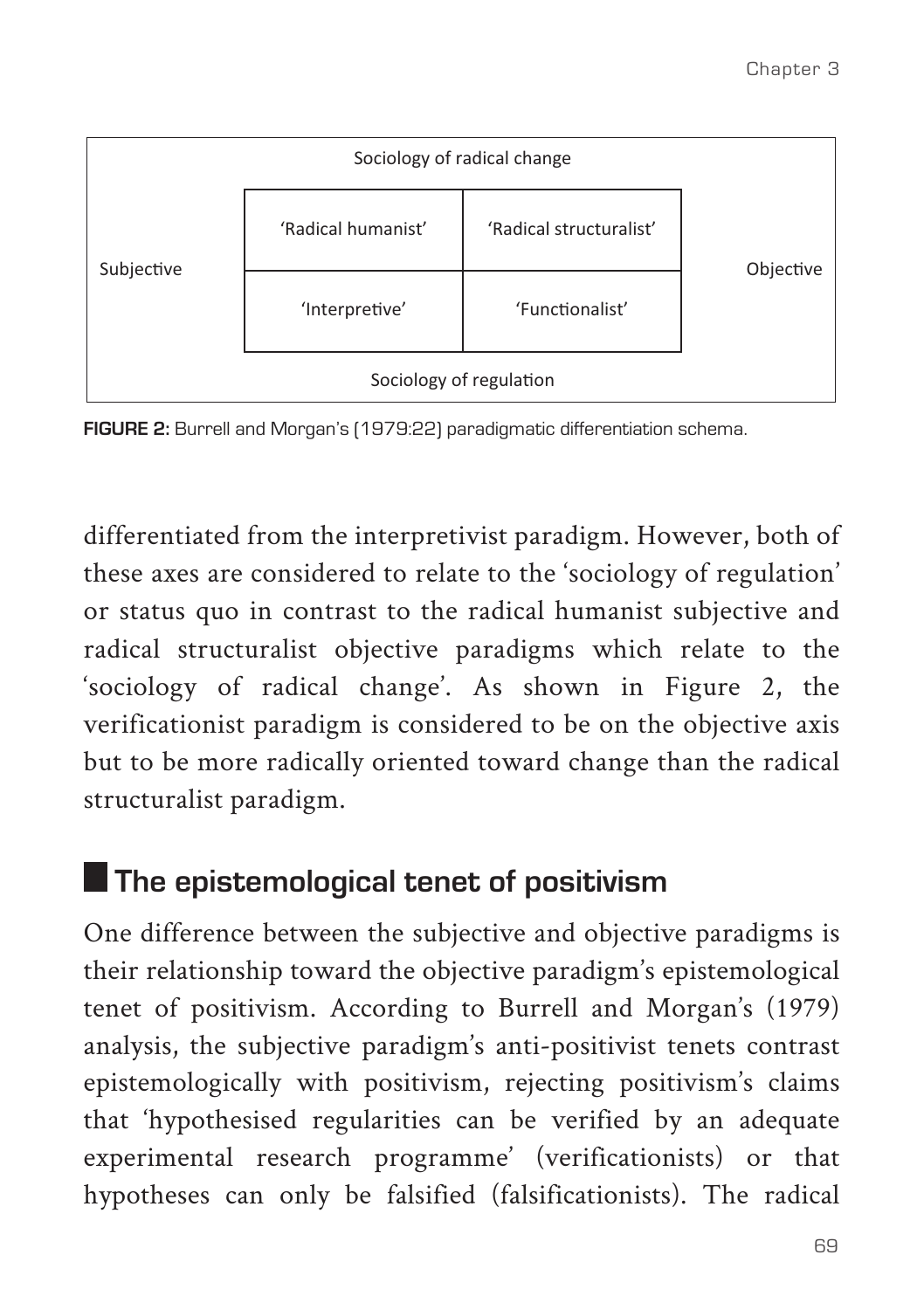verificationist paradigm is taken to derive epistemologically from the positivist verificationist tradition in the sciences described by Burrell and Morgan (1979). However, due to radical change in methods over time, including those associated with probabilistic innovation, less emphasis is now placed on falsificationist logic and notions of dichotomisation imposed on evidence evaluation whilst the focus is rather on probabilistic evaluation and multiple perspectives of evidence (Campbell & Fiske 1959), based on large volumes of data, synthesis and analysis in real time. Management research can draw useful heuristics for the development of theory in Burrell and Morgan's (1979) schematic differentiations, but these need to be updated to incorporate ideas from contemporary management contexts. Management applied to public-health emergencies provides important contemporary insights which highlight the importance of epistemological and ontological assumptions and the need to include emergent paradigms that are reflecting technological change.

Recent deliberations concerning ethics in the wake of publichealth emergencies such as the Ebola outbreak have affirmed the deliberative democratic approach with maximised real-time stakeholder engagement in research and policy making as well as the need for proactive democratic deliberation in advance of such events (Fenton, Chillag & Michael 2015). The rights of populations to have scientific findings fully disclosed and to have maximised transparency concerning developments that influence them in an era of rapid technological developments, including for example areas such as genetic engineering (Kimmelman 2008), have important implications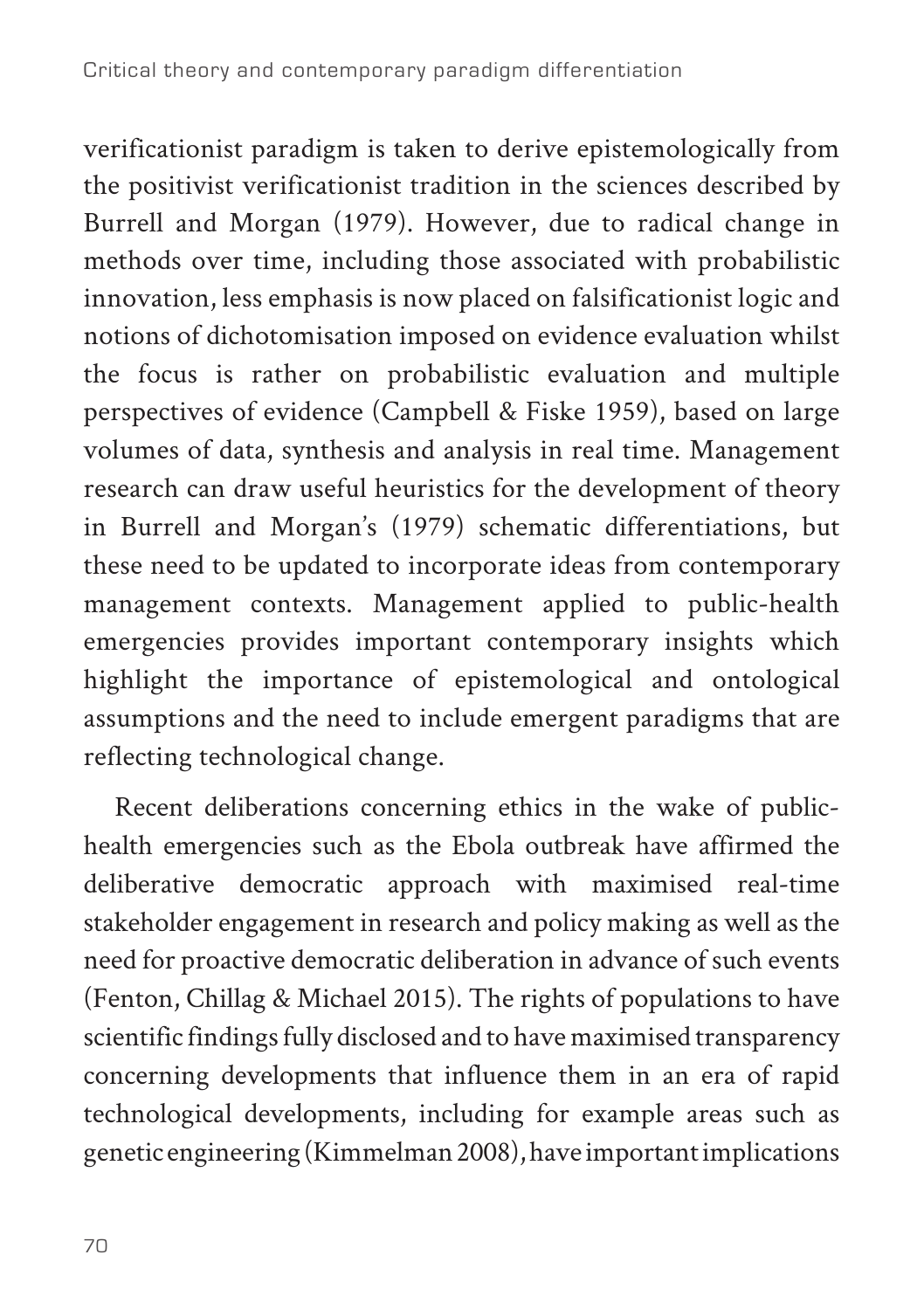for scientific assumptions and notions of the incommensurability of paradigms. Kuhn's (1962) paradigm theory suggests that normal science processes can cause paradigm change through changes in scientists' value systems, and it is in relation to this notion that antipositivism and other tenets of differentiation of scientific thought need to be placed.

Anti-positivism contests the positivist tenet that knowledge creation is fundamentally cumulative in nature. Anti-positivism can take different forms but is 'firmly set against the utility of a search for laws or underlying regularities in the world of social affairs' (Burrell & Morgan 1979:4). The social world, for anti-positivists, is therefore relative and can only be understood from the point of view of individuals who are directly involved in it. From this perspective, social science is taken to be a subjective, not objective, enterprise as anti-positivists 'tend to reject the notion that science can generate objective knowledge of any kind' (Burrell & Morgan 1979:4). In a world increasingly affected by socio-technological change, it is perhaps necessary to interrogate the usefulness of the four paradigmatic differentiations offered by Burrell and Morgan, and to update these to take into account contemporary ontological and epistemological dynamics.

Anti-positivist assumptions may be associated with the interpretivist and radical humanist paradigms mooted by Burrell and Morgan (1979), but the (more) radical emergence paradigm is taken to reflect a more complex relationship with anti-positivism. Antipositivism has less to do with the rejection of positivistic relationships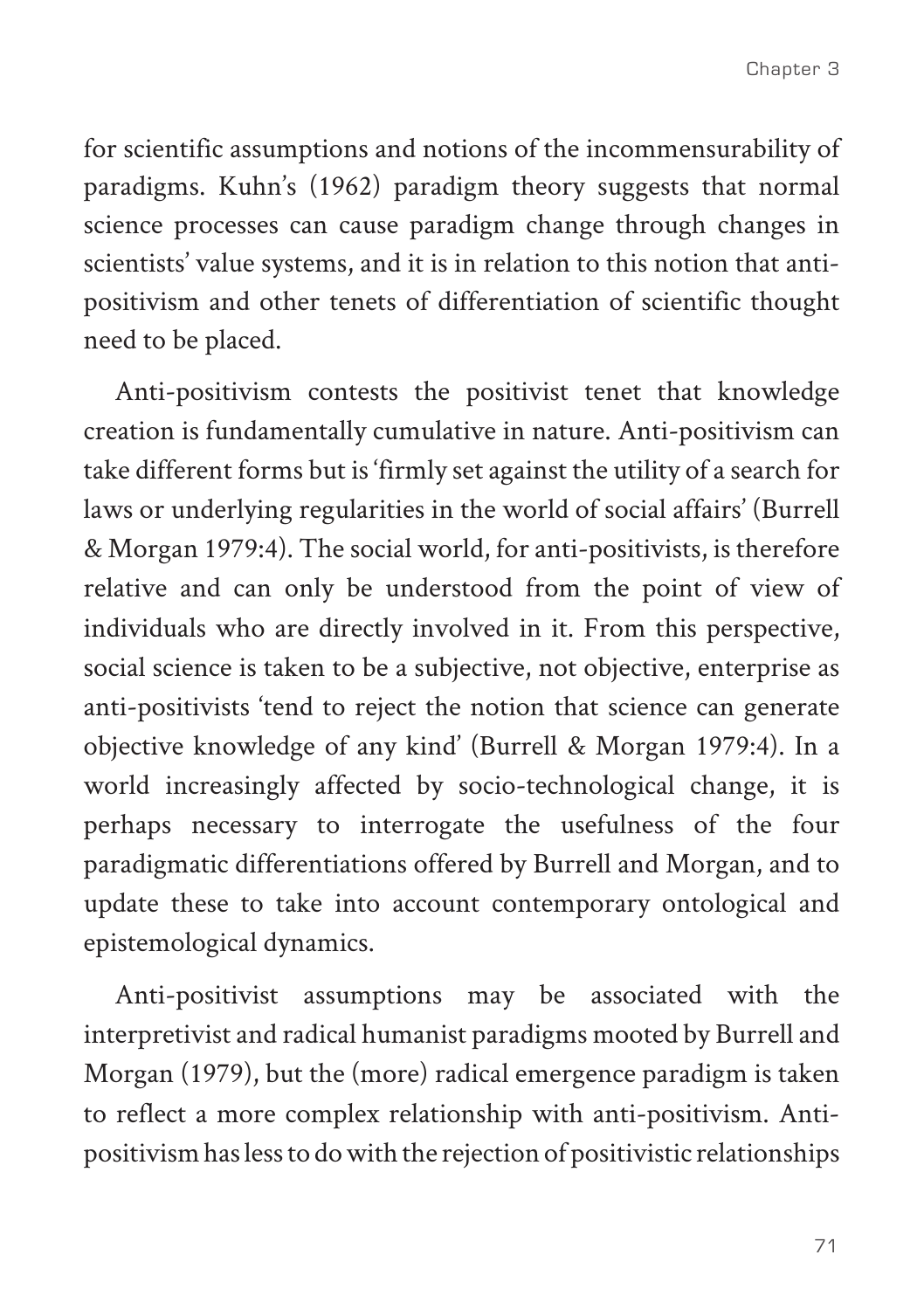which emerge from the subjective engagement of human consciousness with empirical phenomena and more with the prioritisation of the subjective forces of the human intellect. These forces are the subject of a fast-growing body of literature related to collective intelligence and its emergent properties, which are increasingly recognised as key to driving innovative scientific discoveries (Rosenberg 2015).

# **Emancipatory science contingent on critical-theory contributions**

Innovative scientific discoveries can be emancipatory if stewarded by an engagement with critical theory. Critical theory of technology with its links to the Frankfurt School of critical theory (Feenberg 1991) argues that technological change does not necessarily force a deterministic choice between human values and technological advancement (substantivism) but can instead contribute to broader democratic participation in social choices. Technology is adapted to social and political systems, and technological systems are not neutral (the tenet of instrumentalism) but contribute to socio-political agendas. Hence, critical theory of technology is a 'political theory of modernity with a normative dimension', extending from Foucault and Habermas a tradition which (Freenberg 2009):

[*A*]dvances in the formal claims of human rights take centre stage while in the background centralization of ever more powerful public institutions and private organizations imposes an authoritarian social order. (p. 147)

Further, with the 'rise of the environmental movement, the struggle of AIDS patients for access to experimental drugs, and the re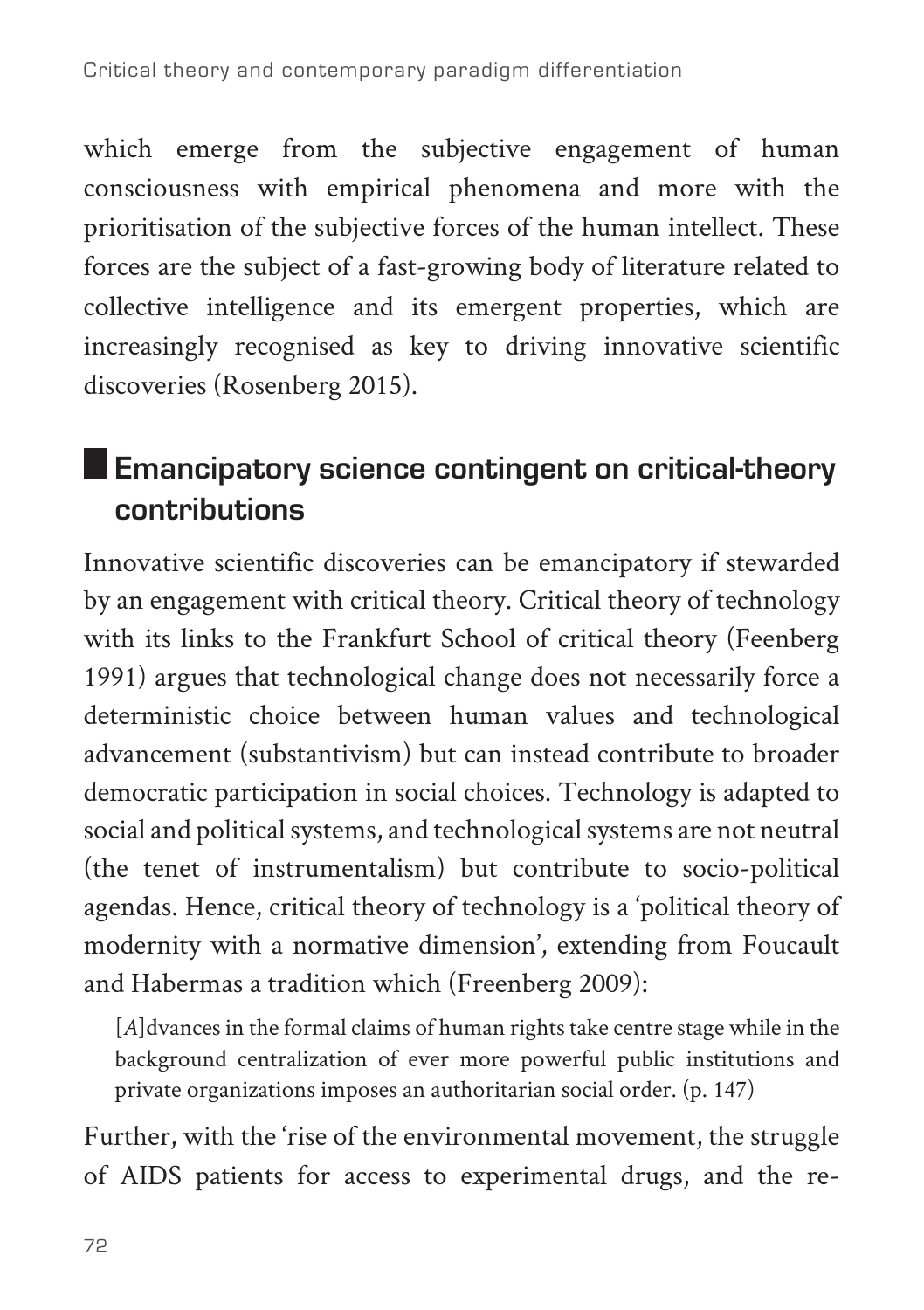inventions of the Internet by its users as a communication medium', a critical approach to technology has gained much ground as political dimensions of technology become increasingly clear, according to Feenberg (2009:147). Global South populations are disproportionately exposed to catastrophic events such as the AIDS epidemic and other health challenges with inequalities in the contribution of science. Burrell and Morgan's (1979) schema can be extended to capture ontological and epistemological aspects related to technological emergence and its contributions to social and natural sciences, particularly in terms of its potential to radically change research processes and contribute to the democratisation of science.

The operationalisation of collective intelligence based on the involvement of populations, not only in high-volume big data, information and knowledge collection but also in analysis and problemsolving may offer radical potential for real-time problem-solving, (Callaghan 2015) on the back of rapidly developing technology that is driving radically enhanced connectivity such as crowdsourcing, crowdsourced research and development (R&D) and the use of social media. The front line in theory development in the radical emergence paradigm has arguably been found in disaster-management literature, which has highlighted the potential of social media (Alexander 2014) and crowdsourcing (Callaghan 2016b) as well as the importance of complex adaptive systems (Coetzee, Van Niekerk & Raju 2016) and its emergent properties in solving research problems under intense time constraints.

Crowdsourcing, or crowdsourced R&D, has demonstrated proof of its effectiveness in medical research (Allio 2004; Adams 2011; Armstrong *et al*. 2012; Callaghan 2015) as a powerful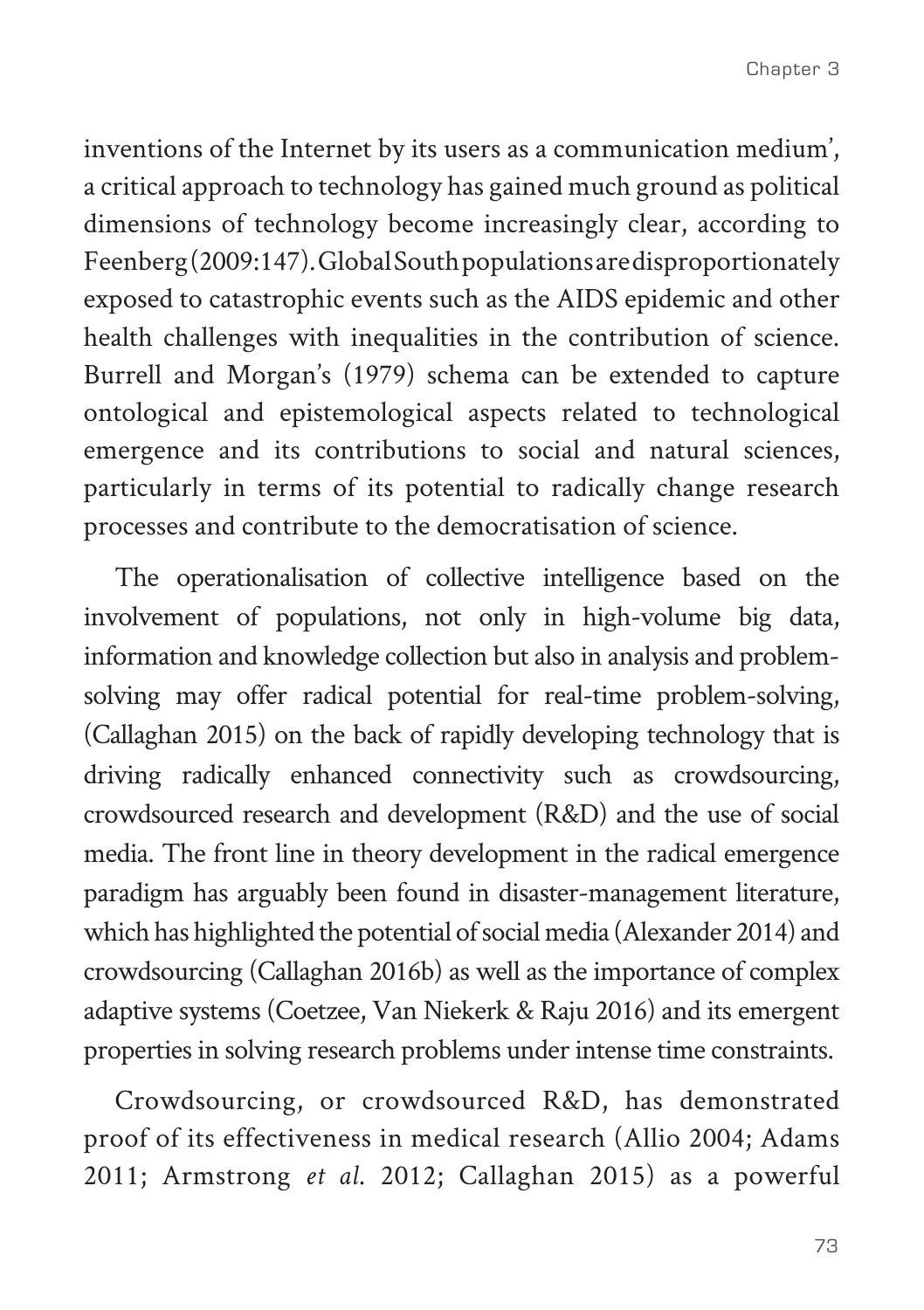enabler of research productivity. Internet-based platforms using geographical information systems (GIS) and other forms of emergent technological applications are proliferating globally (Aye *et al*. 2016). These platforms offer opportunities for integrating human-swarm problems (Rosenberg 2015) with artificial intelligence applied to crowdsourced data (Davies 2015), resulting in a radically changed research landscape. The potential for the radical emergence paradigm to solve societal problems and to provide emergent alignment with the values of radical humanism and critical theory derives from its epistemological nature as an emergent paradigm and from the notion that its emergent properties are inherently 'subjective' and not based on an ordered logic.

The subjectivity associated with the emergent properties of the crowd is well documented as crowds can be irrational and behave like mobs (Le Bon 1896; Surowiecki 2004), and it is only under certain conditions that crowds manifest collective intelligence. This subjectivity differentiates the radical emergence paradigm from the radical verificationist paradigm, which, although enabled by radical technological progress and the use of the crowd or inclusive populations to engage in scientific research as well as research verification and ethical scrutiny, is focused primarily on the objective accumulation of knowledge and its verification. The verificationist paradigm is therefore a counterpoint to the radical emergence paradigm and is uniquely more suited to managing the chaotic conditions under which emergent problem-solving can arise as checks and balances are applied through the transparent scrutiny of research by populations.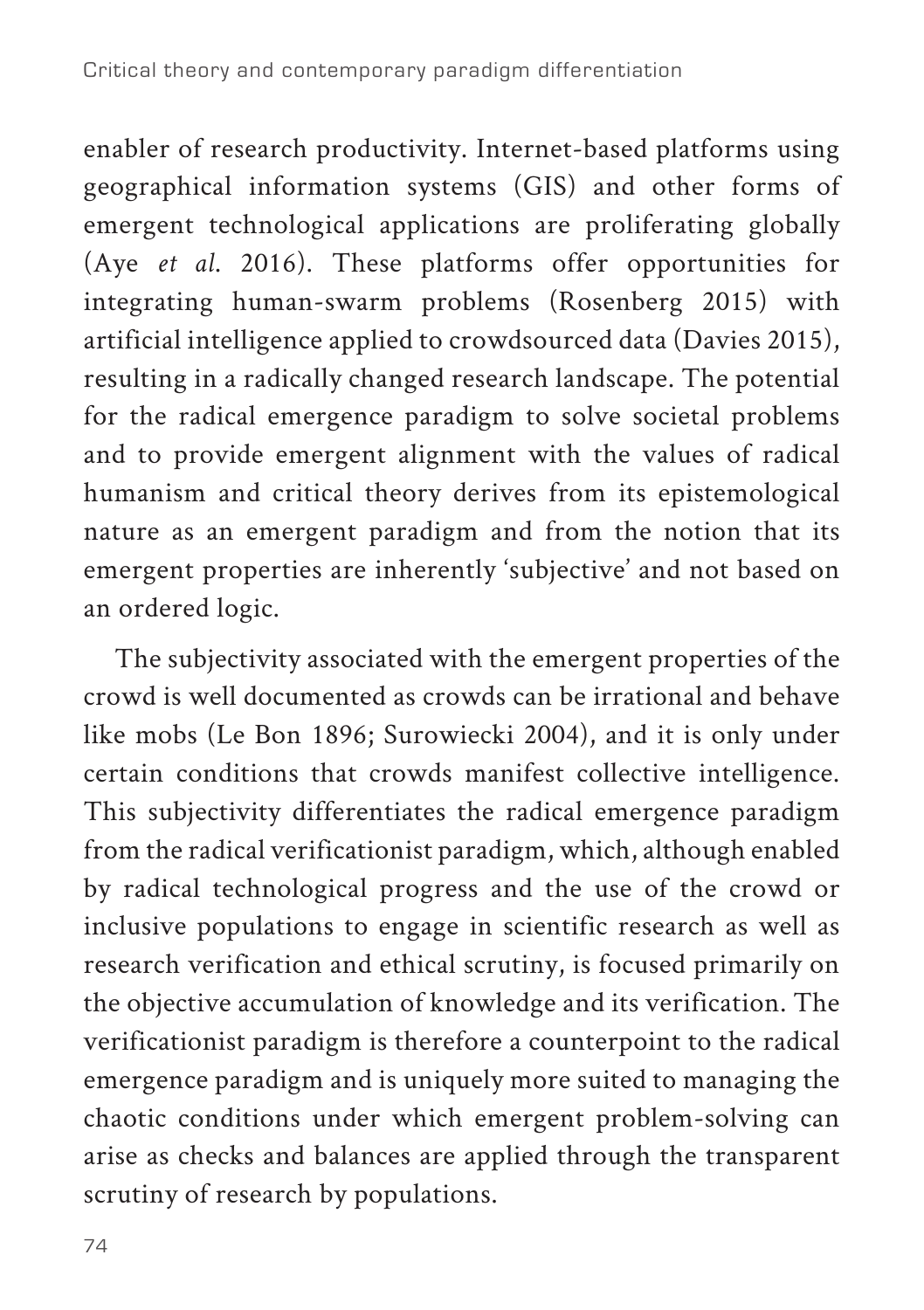However, in contrast to Burrell and Morgan's (1979) rigid conceptualisation of paradigm incommensurability, Campbell and Fiske's (1959) notion of increasing validity through the complementarity of perspectives is taken to be more realistic, given the nature of the literature synthesised here as literature on the verificationist and radical emergence paradigm ultimately predicts a convergence in epistemological and ontological objectives. This convergence is taken to be the coming together of scientific objectives to support humanist emancipation or a process of 'closing the circle' whereby the convergence of science and the needs of the crowd, or populations, is ultimately attained, following the principles of critical theory of technology, namely broader democratic participation in technological choices (Feenberg 1991). This is essentially the attainment of what critical theorists have long advanced as the emancipatory potential of critical engagement (Alvesson & Willmott 2002). However, it is epistemologically enabled through the democratisation of the processes of science and the power inversion resulting from the engagement of the crowd to exponentially increase data, information and knowledge aggregation and problem-solving in science.

# **The convergence of normative humanist epistemologies and ontologies**

The notion of the convergence of radical emergence and radical verificationist paradigms around what is essentially a normative humanist epistemology and ontology is derived here from theory. This prediction has its roots in analysis of trajectories of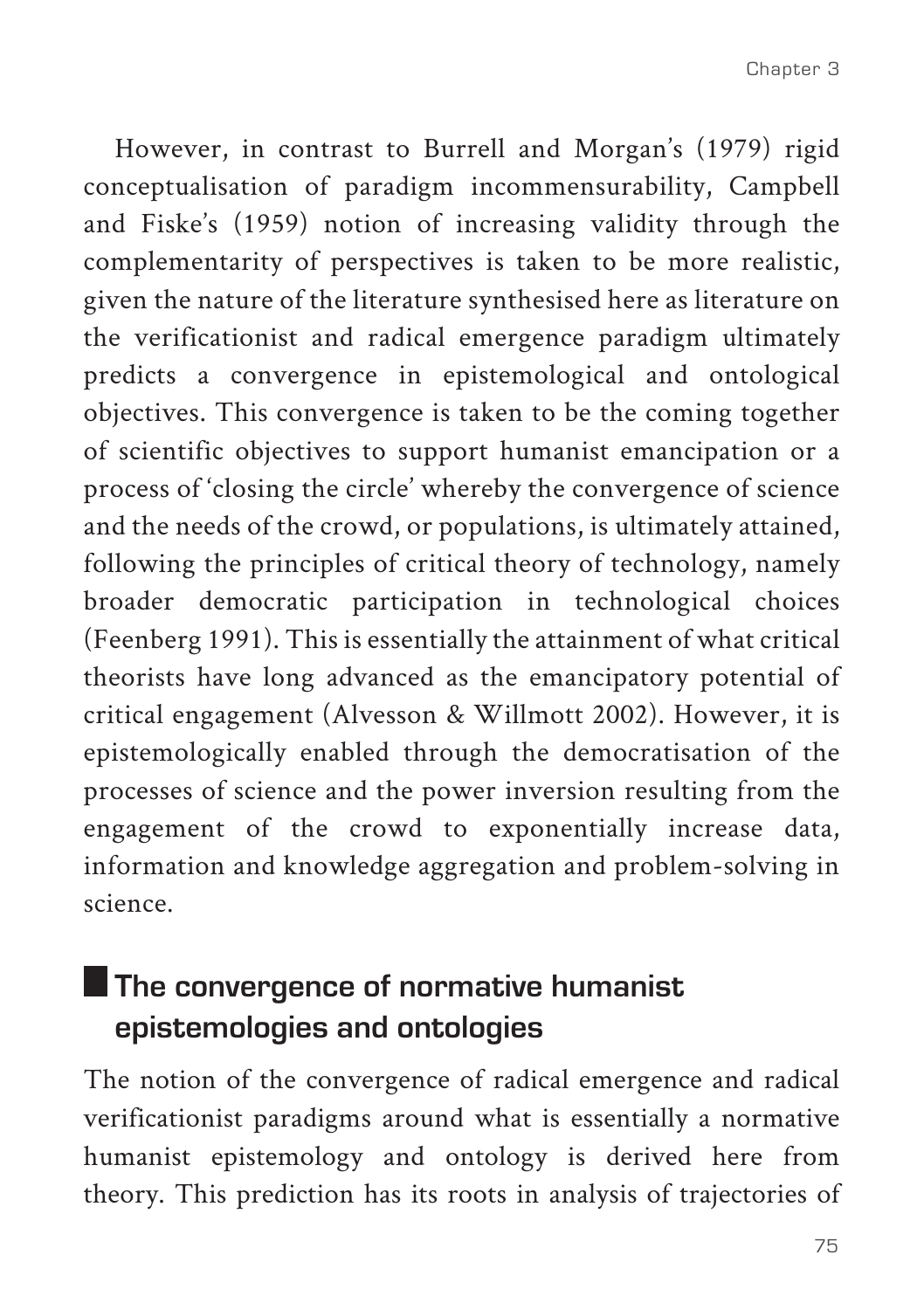theory development, which lends this prediction both inductive and deductive processes, the former associated with extrapolation of the radical emergence paradigm and the latter with forms of logic associated with the radical verificationist paradigm. The transcendence paradigm is therefore considered to be premised on humanist assumptions associated with the relatively complete democratisation of science whereby the needs of populations and their concerns (the affected) are essentially wedded to the production of knowledge or knowledge creation. This position holds important implications for power relationships as well as for the convergence of natural and social science in terms of shared values.

Technologically enabled methodologies also enable metaheuristic processes (Bianchi *et al*. 2009; Blum & Roli 2003), which can radically accelerate research productivity. What characterises the radical emergence and verificationist paradigms are their exposure to forces of the democratisation of science with powerful epistemological roots in emergent systems. Some have described this emergent process as the manifestation of collective intelligence.

The emergent literature on collective intelligence is increasingly incorporating burgeoning research on swarm intelligence (Bonabeau & Theraulaz 2000; Callaghan 2016c). Furthermore, theory development around the use of probabilistic algorithms such as artificial immune systems (Farmer, Packard & Perelson 1986) as well as theory related to how the emergent collective intelligence of crowds can solve knowledge-aggregation problems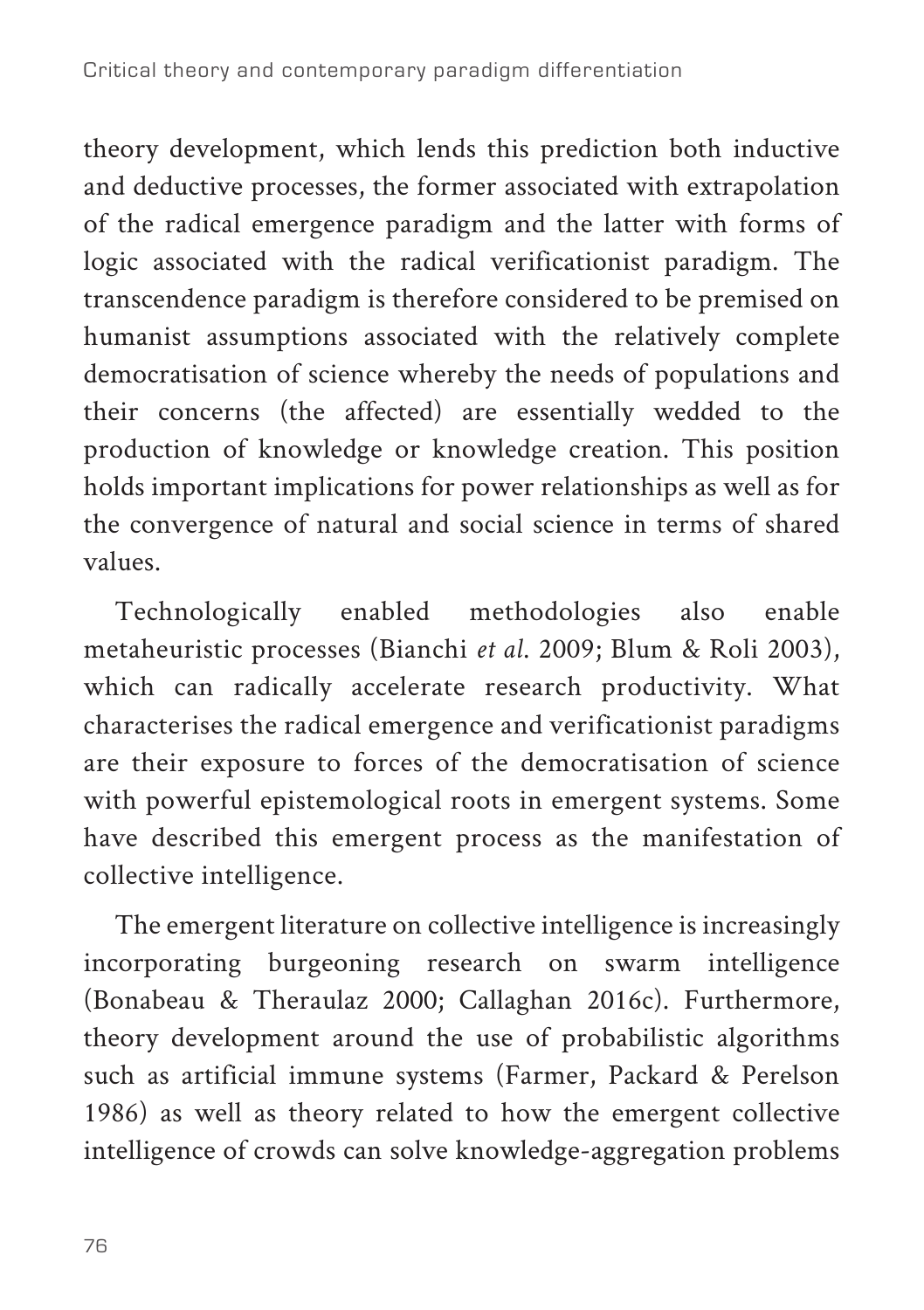related to market-price derivation (Fama 1970, 1995). Probabilistic innovation theory, for example, seeks to identify underlying mechanisms and causal channels common across these literatures and focuses these on research acceleration based on maximising connectivity and collaboration between stakeholders. Theoretical developments across these fields suggest that the radical emergence and verificationist paradigms offer a useful differentiation of contemporary paradigms on the basis of ontological and epistemological differences.

With its roots in the functionalist paradigm but with a more radical, change-oriented ontological and epistemological agenda, the radical verificationist paradigm is premised on the emergence of scientific methodologies associated with high-volume data collection, synthesis and analysis as well as the influence that these new processes, which are enabled by rapid technological developments, are having on science. Post-normal science (Funtowicz & Ravetz 1994) theory is based on scepticism of scientific research outputs such as those related to climate change, which have been inconsistent and contradictory. These findings hold serious consequences for stakeholders and suggest the verification and scrutiny of scientific research and its processes by stakeholder populations, or the 'crowd'. As such, the verificationist paradigm is grounded in ontological assumptions related to objective reality and epistemological assumptions related to knowledge creation enabled by large volumes of data made possible by the engagement of crowds in the research process itself.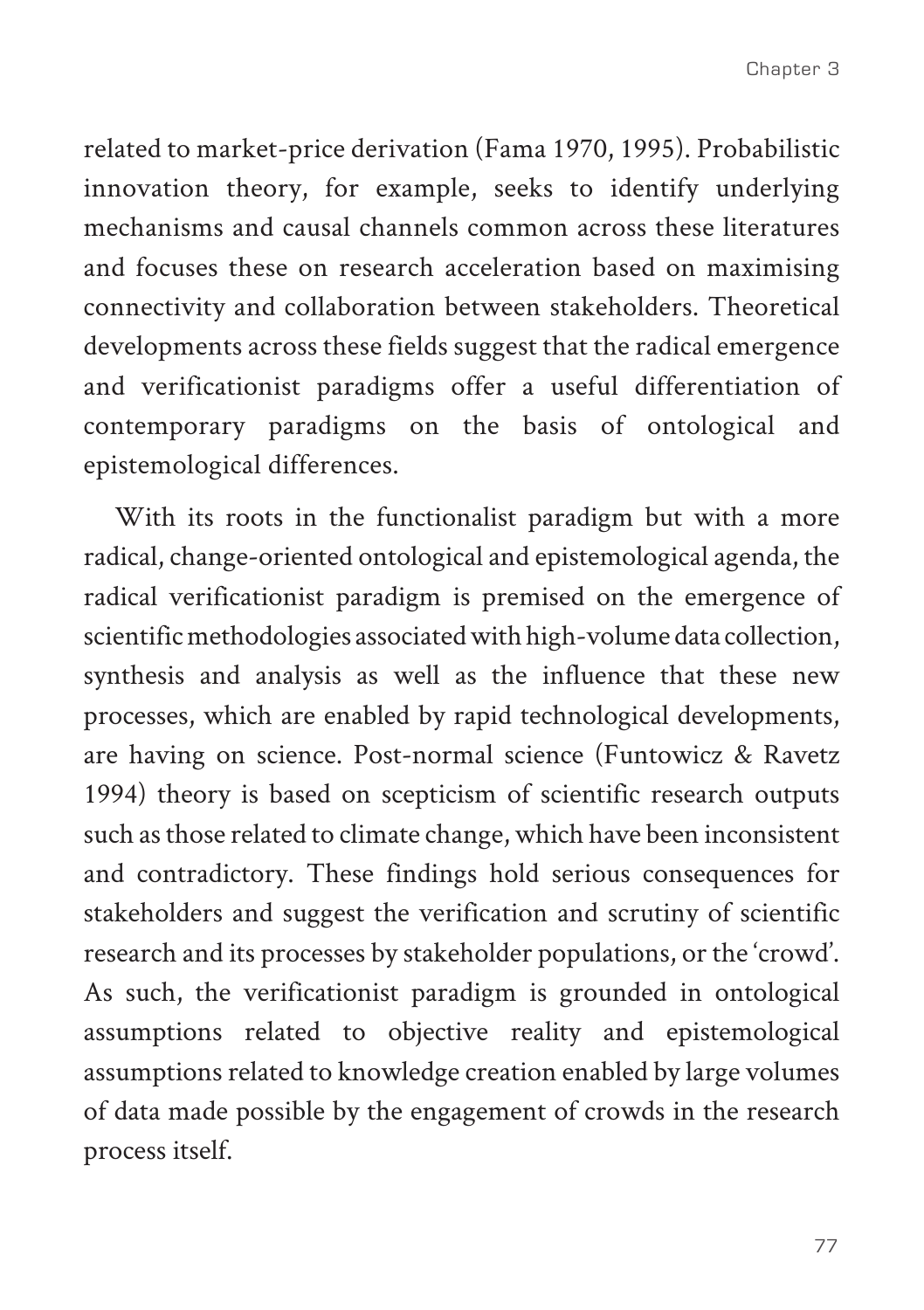## **The usefulness of the new paradigm**

The importance of this paradigm is evident in the context of disasters where data required for solving problems are only available after the disaster has unfolded. In such contexts, disaster-management processes have to create 'maps' and a newfound 'memory' of the unfolding problem, and high volumes of data from crowdsourcing and social media have the potential to contribute not only to knowledge of the situation but used to problem-solving. Such disaster situations offer appropriate examples of verificationist paradigm contexts as large volumes of data are taken to offer real and objective inputs into problem-solving, but given this large volume of inputs, the verification and quality management of knowledge is the dominant challenge faced in these processes. Radical change is enabled in this paradigm as, without the benefit of time, problems need to be solved instantaneously. There are a host of theoretical frameworks which offer insights into how problem-solving can be enabled within this paradigm.

To illustrate explanations, the case of an Ebola outbreak might be useful. Given that Ebola is a highly infectious virus, rush-hour conditions and the global transport system could endanger the lives of millions if it were to spread to a modern subway system. The verificationist paradigm, premised on the technological enablement of large data input, synthesis and analysis, provides an ontological and epistemological space for theory development that is uniquely matched to these kinds of knowledge-creation problems and contexts. Solving the problem of Ebola would then require problemsolving in real time, to provide solutions in hours and days (Callaghan 2016a), not months or years, as perhaps typical of the functionalist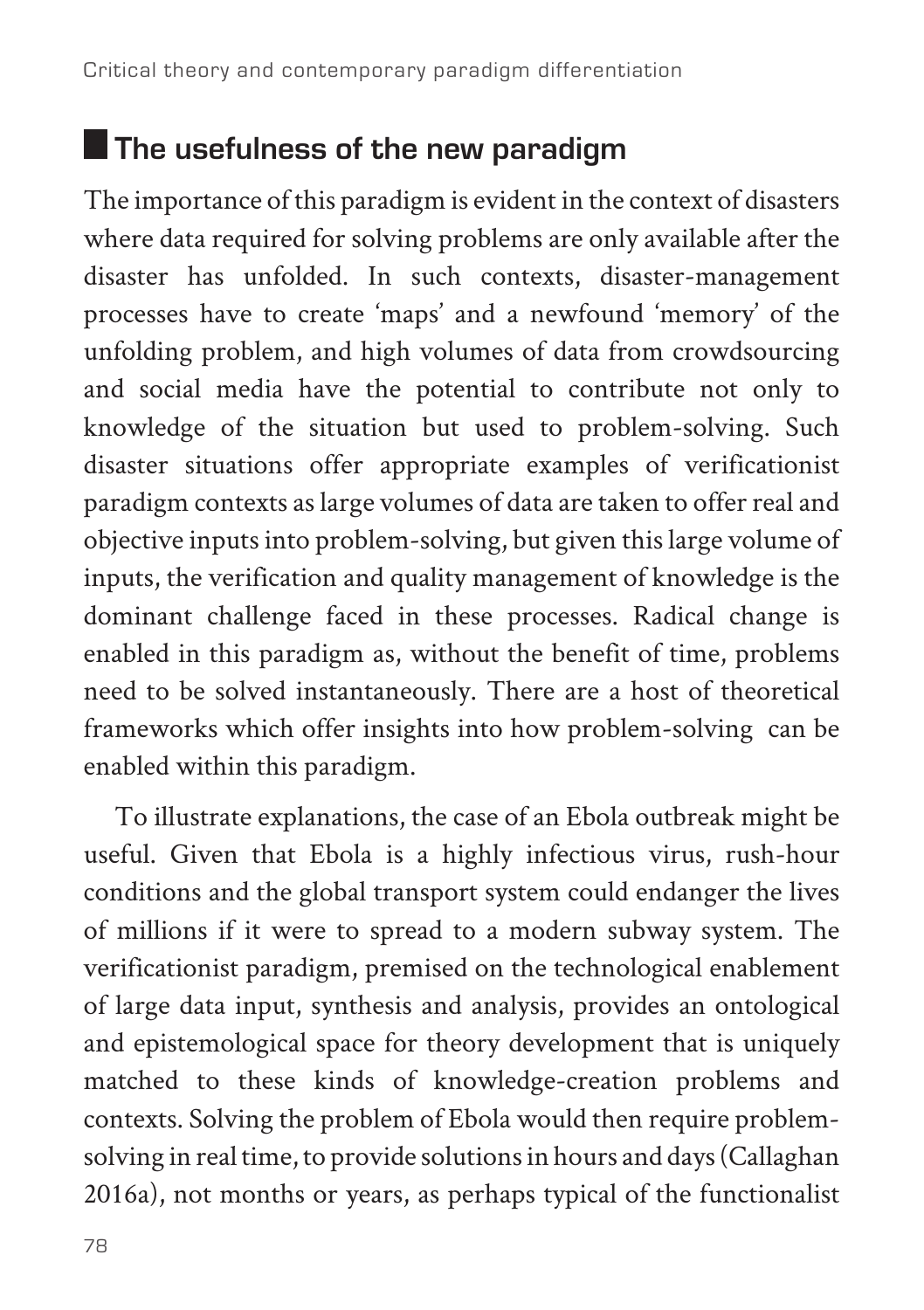paradigm. The project process would need to be 'crashed' as the human costs would be too high to wait for resources to be mobilised and to arrive. Only very high volumes of information and knowledge together with a system of verification, which sifts and identifies useful information and creates knowledge around the problem in real time, could arguably provide for this kind of problem-solving.

Theory focused on this kind of problem-solving is growing. For example, swarm intelligence theory, which relates to the collective behaviour of decentralised, self-organised systems (Kennedy, Eberhart & Shi 2001) offers a host of metaheuristic principles (Blum & Roli 2003) useful for real time problem-solving. These include ant-colony algorithms (Bonabeau & Théraulaz 2000; Garnier, Gautrais & Theraulaz 2007) which can be applied to managing inputs and mapping knowledge to the shortest paths toward a solution. They also include other algorithms such as artificial immune-systems theory (Farmer *et al*. 1986), bat algorithms (Yang 2010), particle swarm optimisation (Kennedy 1999), differential evolution (Storn & Price 1997), genetic algorithms (Dorigo 1993) or glow-worm swarm optimisation (Krishnanand & Ghose 2005).

Derived from principles common to the behaviour of swarms and populations, this body of theory offers the potential for managing large volumes of data in support of real-time problem-solving, particularly in terms of identifying and verifying relatively more or less useful inputs under real-time conditions of problem-solving. Given that solving problems in real time relies on theory related to these mechanisms, which operate probabilistically to manage high volumes of knowledge input, this body of theory is also known as probabilistic innovation theory (Callaghan 2014). The term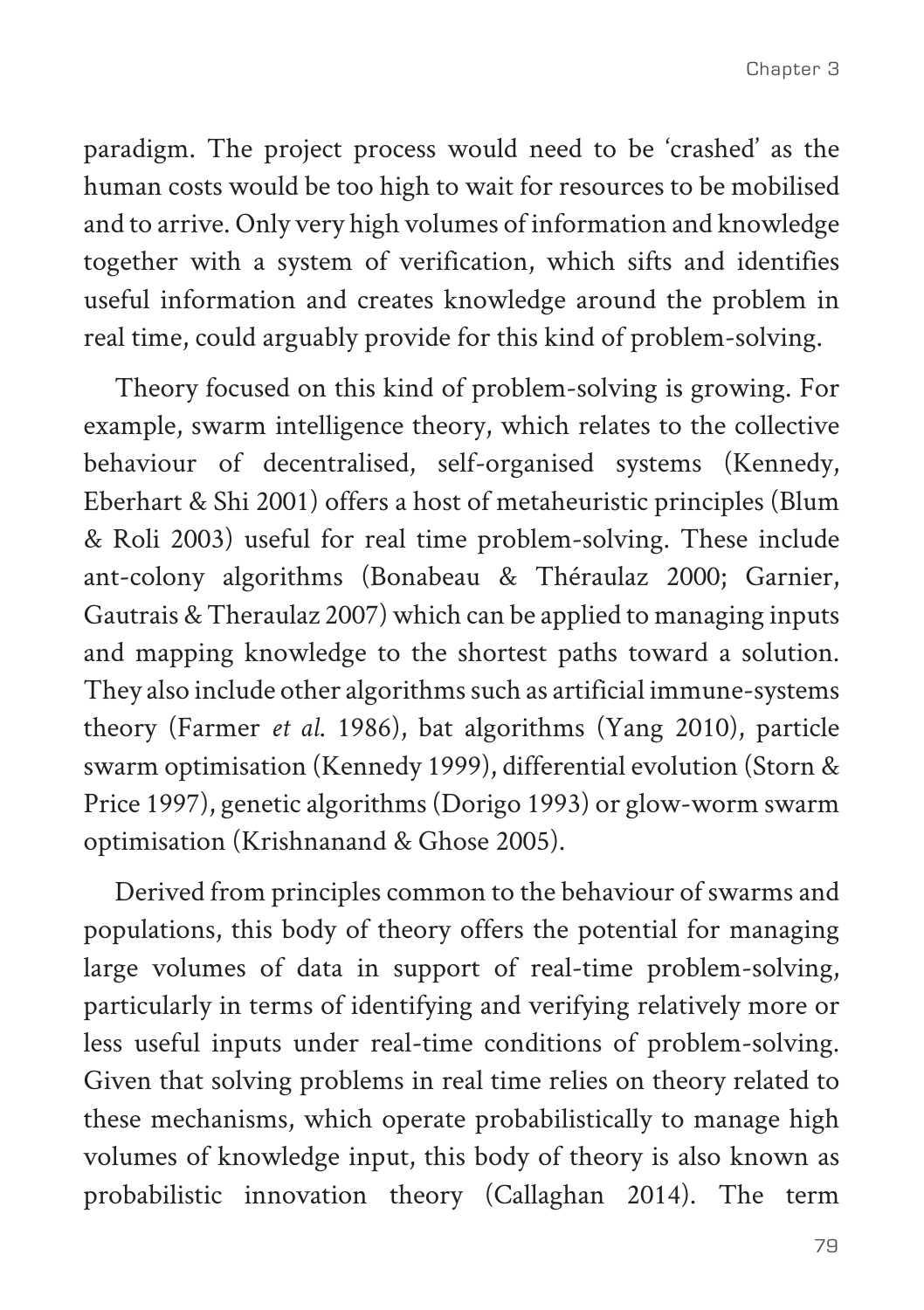probabilistic innovation derives from the notion that, as the volumes of problem-solving input are increased exponentially, the probability of solving a targeted problem also increases. In the Ebola example, researchers (problem solvers) have little choice but to engage the expert crowd immediately and also to engage human problemsolving inputs beyond the expert crowd. The principles of swarm intelligence are already in use across areas like data mining, electronic engineering, robotics and molecular biology (Yesodha & Amudha 2012). These, together with other methods related to high-volume knowledge creation, are considered to fall within the verificationist paradigm as their epistemological characteristics are congruent with this paradigm.

The verificationist paradigm is however not limited to conditions of real-time research but to any context in which high-volume knowledge creation is enabled, where probabilities of radical innovations or change are heightened and where the primary challenge is the verification and selection of useful knowledge in high-volume data and information contexts. Nevertheless, scrutiny and accountability in contexts high in knowledge creation on the basis of the crowd's engagement and transparency are key to these processes. Also, cultural values are considered key to optimistic perspectives on technological change. Values associated with democratic participation, as stressed by critical theory of technology (Feenberg 1991), further provide a normative bedrock on which theory can synthesise natural-science objectivism with the social and ensure science in the service of humanist values.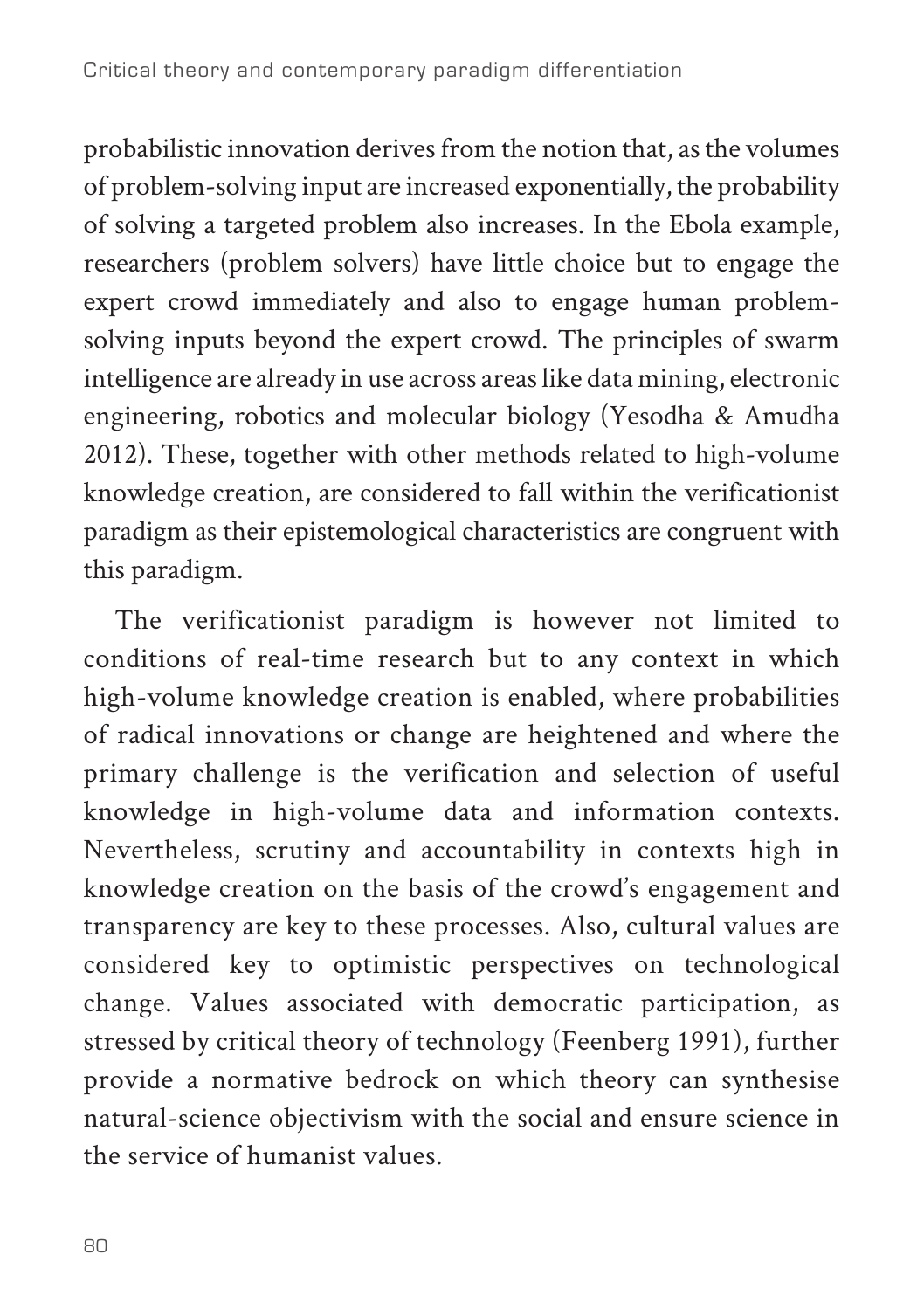#### **The disruption of power relationships**

Whereas the verificationist paradigm exists currently, it is perhaps also necessary to map its trajectory into the future. This paradigm is explained in terms of literature and methodologies which already exist, and the schema offered here is a descriptive one, seeking to offer a useful differentiation between paradigms. However, changes having given rise to the radical verificationist as well as radical emergence paradigms can arguably be extrapolated, and in time, another paradigm will develop, which for the purposes of Chapter 3 is termed the transcendence paradigm.

Arguably, increasing connectivity between individuals and their in-groups and populations will ultimately result in convergence between the verificationist and radical emergence paradigms, the latter related to the development of emergence theory and the former to objective realist applications of high-volume crowd engagement and accountability as well as ethical and stakeholder checks on both the validity of processes as well as the extent to which the needs of populations are met by research. The ultimate convergence of the radical emergence and verificationist paradigms will perhaps take the form of boundary collapse as further radical change is enabled which no longer separates emergent properties from objective verification. The differentiation of paradigms in this way also reflects the dynamics of power. Whereas the functionalist paradigm exits perhaps as the paradigm with the least normative assumptions, the radical emergence and radical verificationist paradigms represent an inversion of power relationships in societies as the monopoly power of capital is crowded out by the power of knowledge. The monopoly power of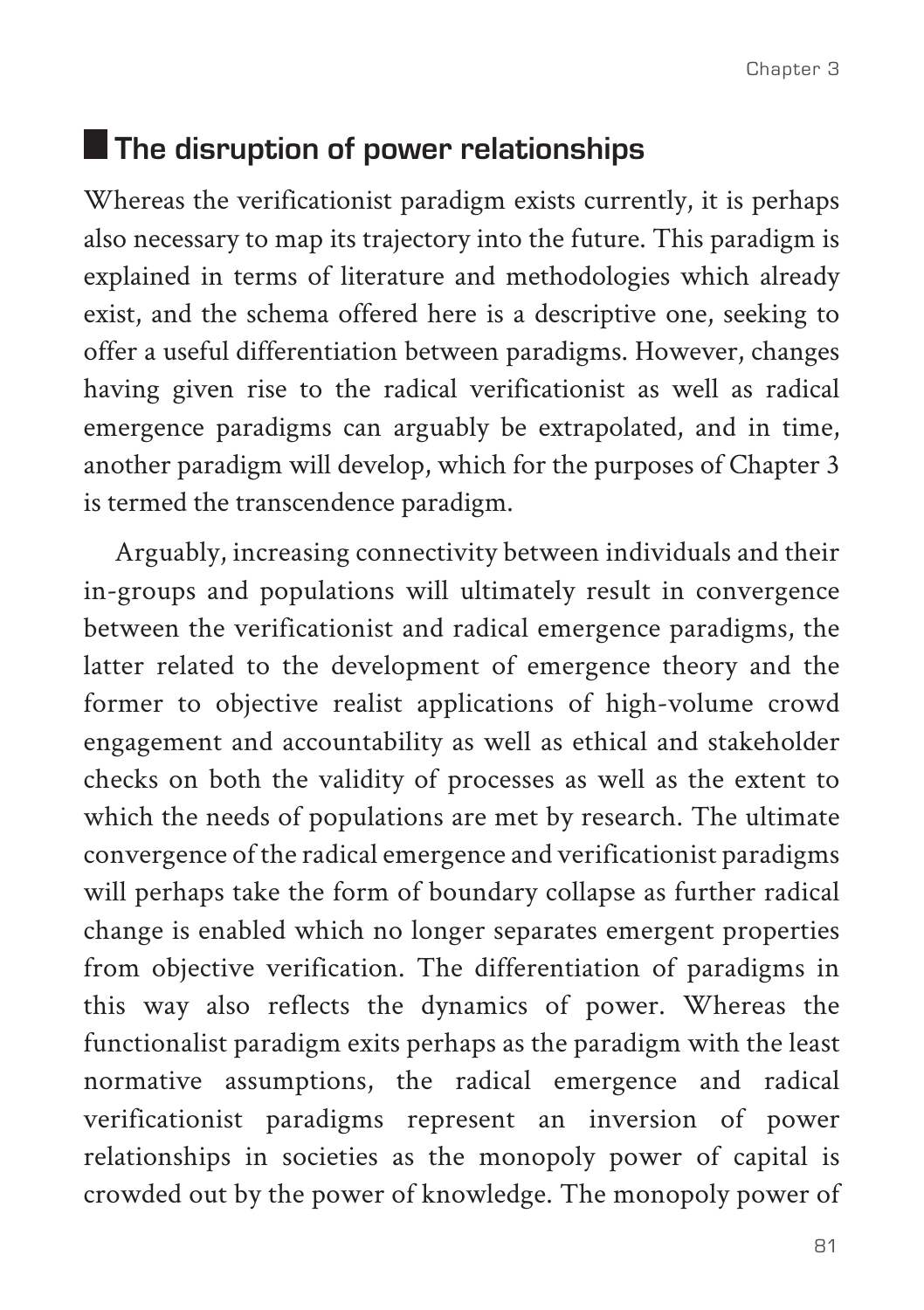industry premised on the secrecy of R&D and innovation is likewise crowded out by the power of populations as they engage with both the research process itself and its ethical scrutiny.

According to Foucault (1982:791–792), however, a society without power relations 'can only be an abstraction', and the analysis of power relationships in a given society, their historical formation, their source of strength (or fragility) and conditions necessary to 'transform some or to abolish others' is therefore necessary. The transcendence paradigm is taken ultimately to reflect to its fullest extent the democratisation of science as considered by critical theory of technology (Feenberg 1991) and therefore an alignment between power and the needs of populations, which needs can be supported by science. Arguably the power of markets can ultimately be balanced by ethical scrutiny and the power of the 'crowd' to demand that its most important needs be met. Given climate change and other ecological threats, the current model of scientific research (Funtowicz & Ravetz 1994) requires maximised transparency, and the transcendence paradigm is premised on an epistemological paradigm of transparency and accountability in knowledge creation where the objectives of probabilistic innovation theory have ultimately been attained or where research processes have essentially provided real-time problem-solving, and many resource problems are essentially a thing of the past. However, critical theory is considered an important guide to the normative convergence of the radical emergence and radical verificationist paradigms as attainment of the transcendence paradigm is considered to be the triumph of humanist values over deterministic ideologies.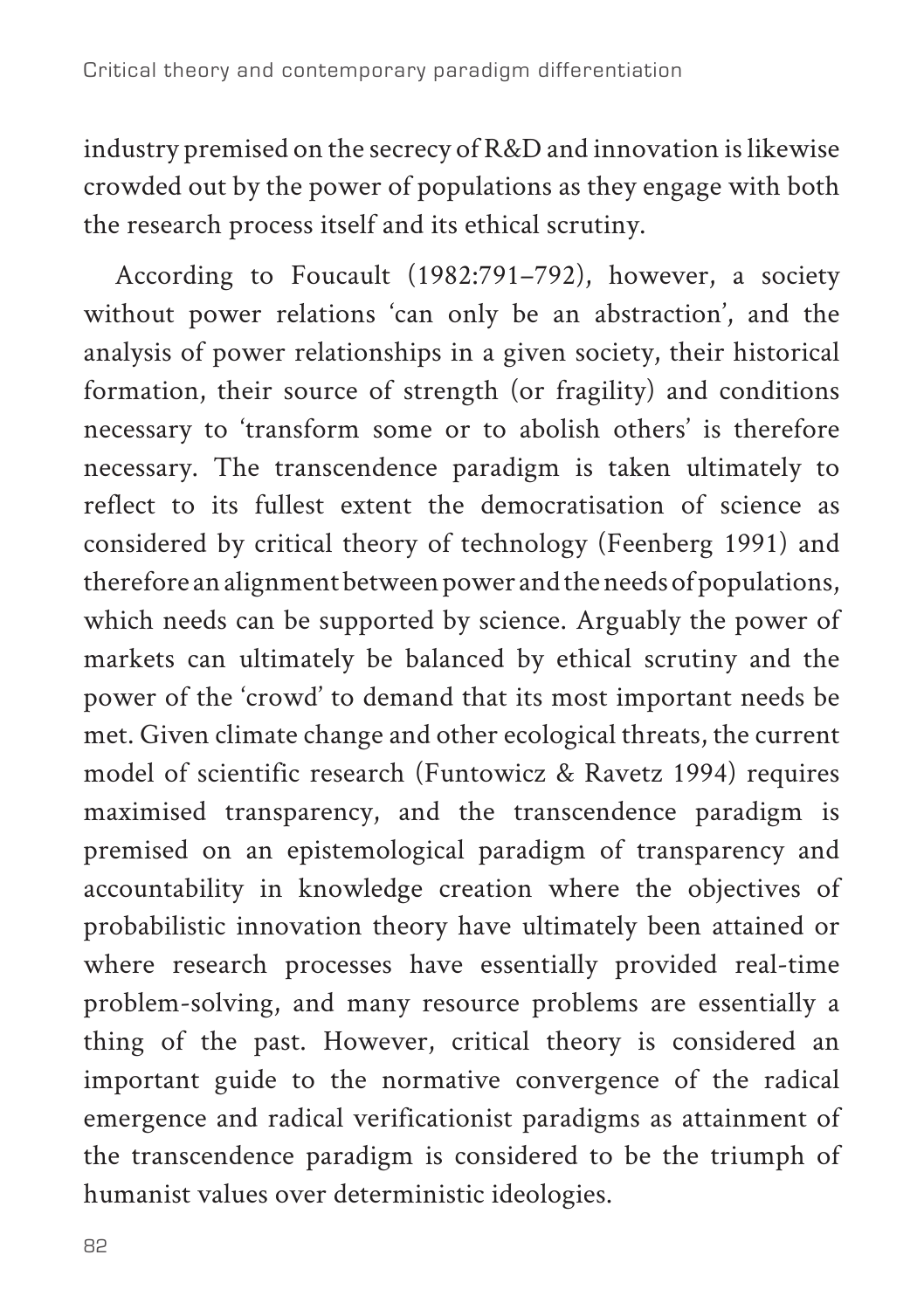The transcendence paradigm stands in contrast to the emergence of the paradigm that Malthus predicted. Malthus (1798) predicted the emergence of a paradigm of population growth constrained by inexorable physical laws where prescribed bounds of nature constrain human advances:

Through the animal and vegetable kingdoms, nature has scattered the seeds of life abroad with the most profuse and liberal hand. She has been comparatively sparing in the room and the nourishment necessary to rear them. The germs of existence contained in this spot of earth, with ample food, and ample room to expand in, would fill millions of worlds in the course of a few thousand years. Necessity, that imperious all pervading law of nature, restrains them within the prescribed bounds. The race of plants, and the race of animals shrink under this great restrictive law. And the race of man cannot, by any efforts of reason, escape from it. Among plants and animals its effects are waste of seed, sickness, and premature death. Among mankind, misery and vice. The former, misery, is an absolutely necessary consequence of it. Vice is a highly probable consequence, and we therefore see it abundantly prevail; but it ought not, perhaps, to be called an absolutely necessary consequence. The ordeal of virtue is to resist all temptation to evil. (p. 1)

Whereas Malthus (1798) claims an impervious all-pervading law of growth in natural constrains regarding human (and perhaps all) organisms, neither human agency nor trajectories of human scientific endeavour are considered. Commensurate with the advent of industrialisation, changes in work drove changes in societal structure and also academic endeavour (Callaghan 2016c). Arguably, a new paradigm in values emerged subsequent to industrialisation, including an awareness of power relationships associated with the dominance of capital in industrial production and its power over more homogenous and relatively powerless labour. Burrell and Morgan's (1979) radical structuralist paradigm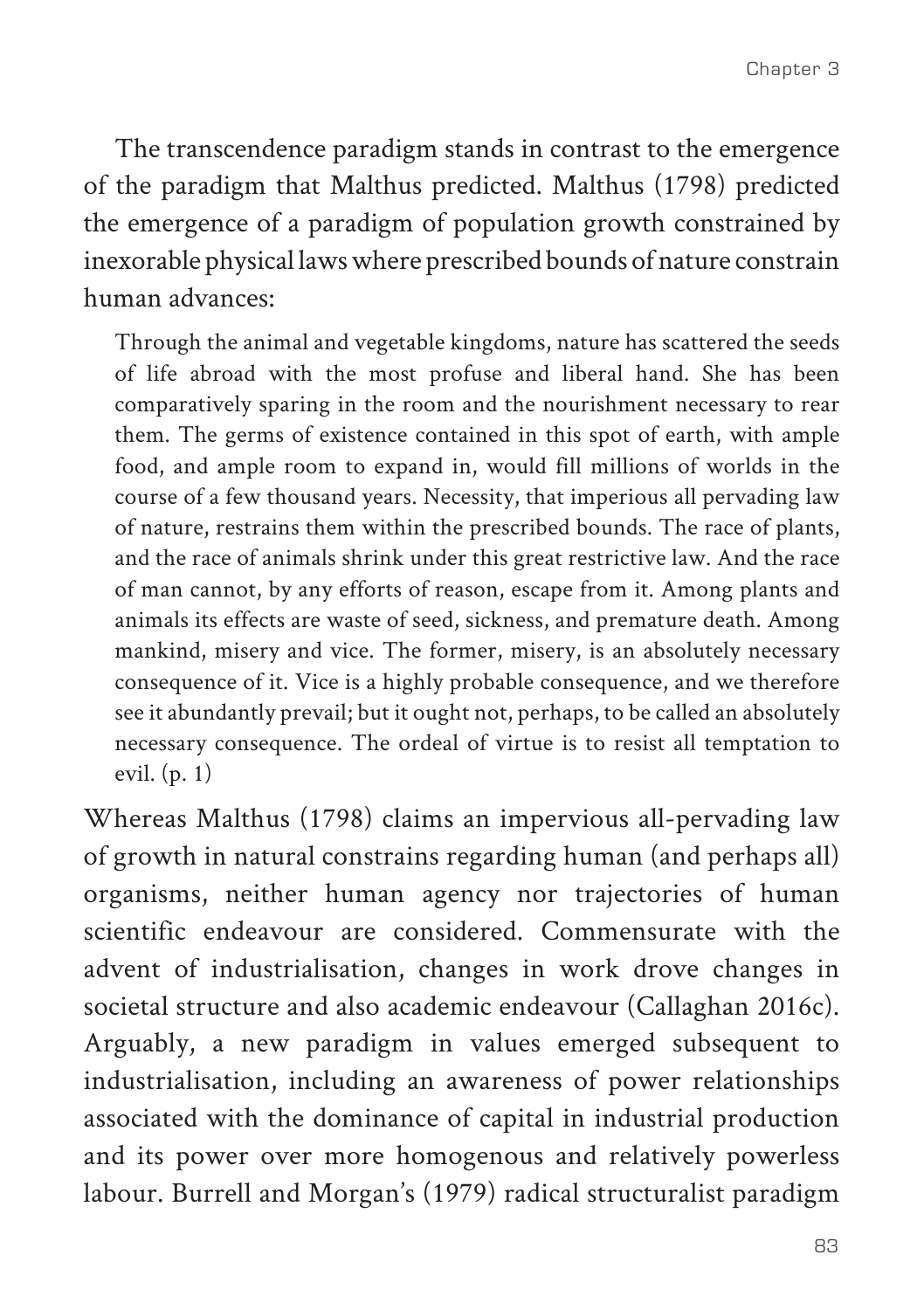reflects these changes, but it does not capture the second order change, or power-relationship disruption, in societies and organisations, which are a result of first-order, emergent sociotechnological change.

The radical structuralist paradigm seeks to advocate a sociology of radical change from a objectivist perspective, sharing similarities with functionalists but with a commitment to 'radical change, emancipation, and potentiality, in an analysis which emphasises structural conflict, modes of domination, contradiction and deprivation' (Burrell & Morgan 1979:34). Arguably, this perspective, via the verificationist paradigm, can be extended to consider a social and research world in which radically increased knowledge and connectivity have increased the productivity of knowledge work and in which the knowledge worker and his or her knowledge rivals the power of capital, or the firm.

The radical structuralist paradigm approaches issues from a standpoint that tends to be 'realist, positivist, determinist and nomothetic', and in contrast to the focus on consciousness by the radical humanists, the focus of radical structuralists is 'structural relationships within a realist social world' (Burrell & Morgan 1979:34). The radical verificationist paradigm is taken to extend these assumptions whilst taking into account the radically enhanced capabilities of knowledge associated with emergent technology and its social and research effects. What differentiates the radical emergence and radical verificationist paradigms from Burrell and Morgan's (1979) other four paradigms are certain causal mechanisms, which are represented in Figure 4. In order to argue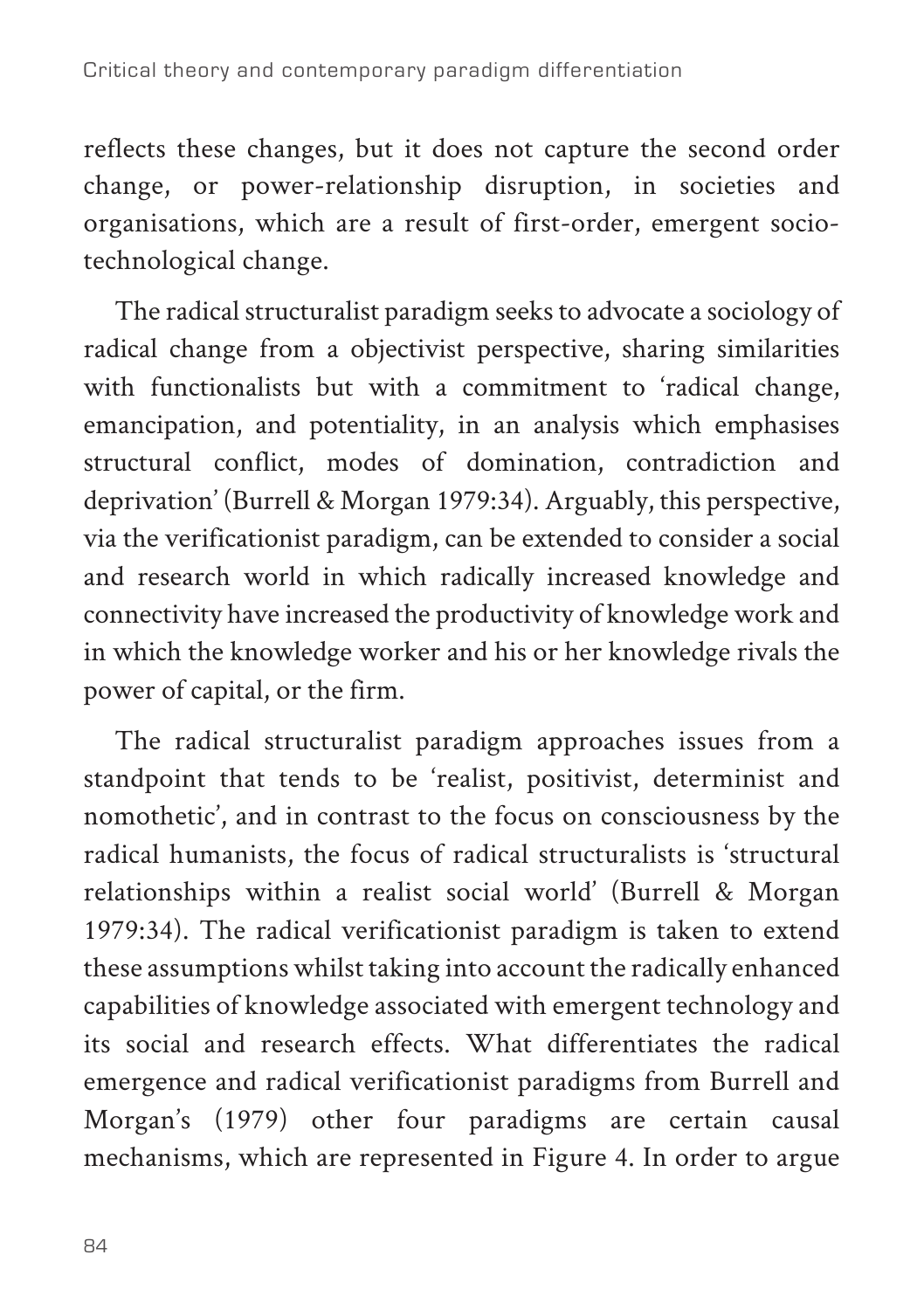

**FIGURE 3:** Contemporary and future paradigm differentiation.

for the extended schema (Figure 3), it is considered necessary to identify certain causal relationships which arguably give rise to the additional paradigms.

The radical structuralist paradigm, in particular, as well as the other three paradigms offered by Burrell and Morgan (1979) are also taken to not be independent of temporal legacy effects. For example, legacy effects can be associated with the formation of this schema on the back of the need for a normative paradigm to address the inhumanity associated with industrialisation and the powerlessness of the working classes in the face of monopoly capital in a period when capital is dominant. Burrell and Morgan's (1979) schema is therefore largely premised on ontological and epistemological differentiations prior to the disruption of social life and academic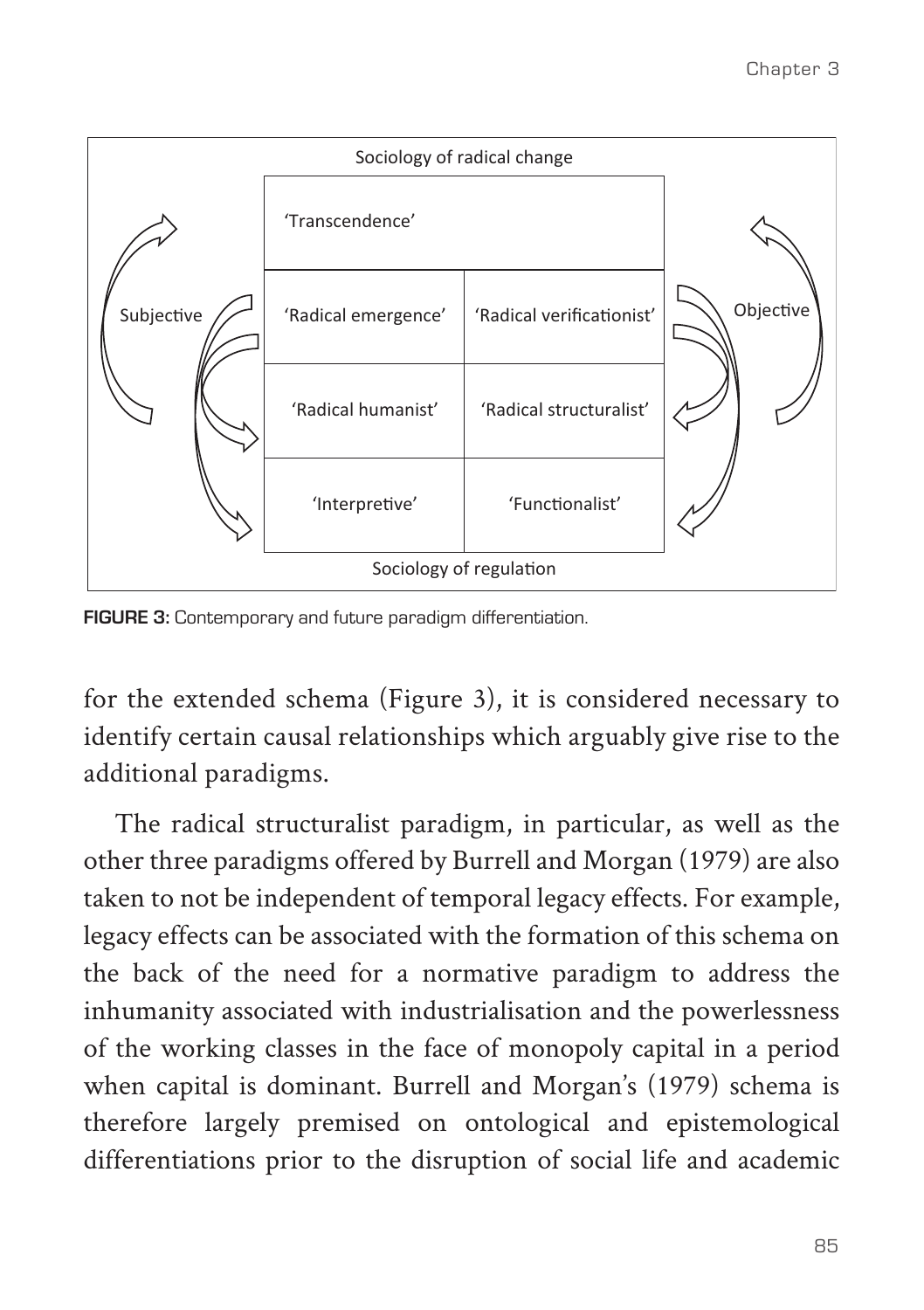Critical theory and contemporary paradigm differentiation



**FIGURE 4:** The causal structure of post-industrial paradigmatic change.

research by emergent technologies and a new era in technologically enabled connectivity even if these effects have yet to fully work their way through academic systems.

Contemporary forces shaping the emergence of a paradigm are illustrated in Figure 3, which offers first-order socio-technological change as a causal driver of second-order change in the form of the disruption to power relationships, which is due primarily to the power of technology to leverage knowledge as a factor of production. These causal mechanisms, or channels, are considered to underpin both radical emergence and radical verificationist paradigms, and these are termed post-industrialist paradigms, given that their effects relate to radical change enabled by new technology. As stressed previously, although many have considered technological change to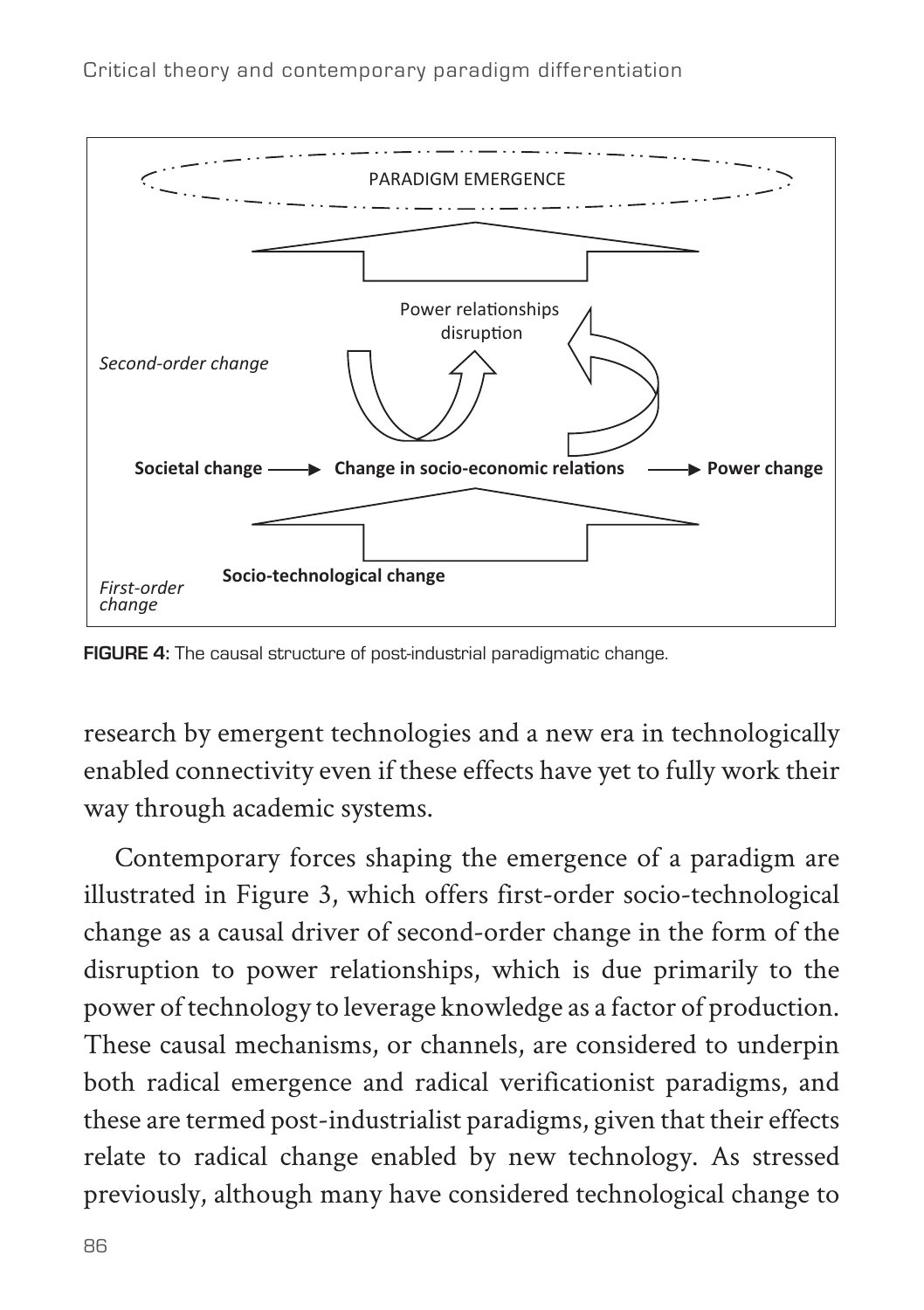be threatening to emancipatory human values, following Feenberg's (1991) critical theory of technology tenets, this pessimism is taken to be unwarranted on condition that broader participation in technological choices is enabled. Ironically, it may be the technological developments themselves which can increase the connectivity through which these new paradigms of democratisation, enhanced transparency and ethical accountability are made possible. Arguably, much has happened since Burrell and Morgan's (1979) work, and subsequent changes have provided more insight into their schema and the aspects that need to be incorporated in order to bring it up to date with contemporary ontological and epistemological implications as well as future projected change.

## **Structuralist dynamics**

Work in the radical structuralist paradigm has typically shared a focus on the 'deep-seated internal contradictions' in societies and work contexts as well as the structure and analysis of power relationships. Its focus was also on a shared 'view that contemporary society is characterised by fundamental conflicts which generate radical change through political and economic crises', which requires humankind's emancipation from the social structures within which they live (Burrell & Morgan 1979:34). The development of the radical structuralist paradigm owes its development primarily to Marx and also to a lesser extent to Weber, in particular the synthesis of their work described as 'conflict theory'. It also owes its development to those inspired by Marx, including Lenin, Plekhanov, Buhharin and other Marxist sociologists of the New Left (Burrell & Morgan 1979). This body of theory, however, which may comprise much of the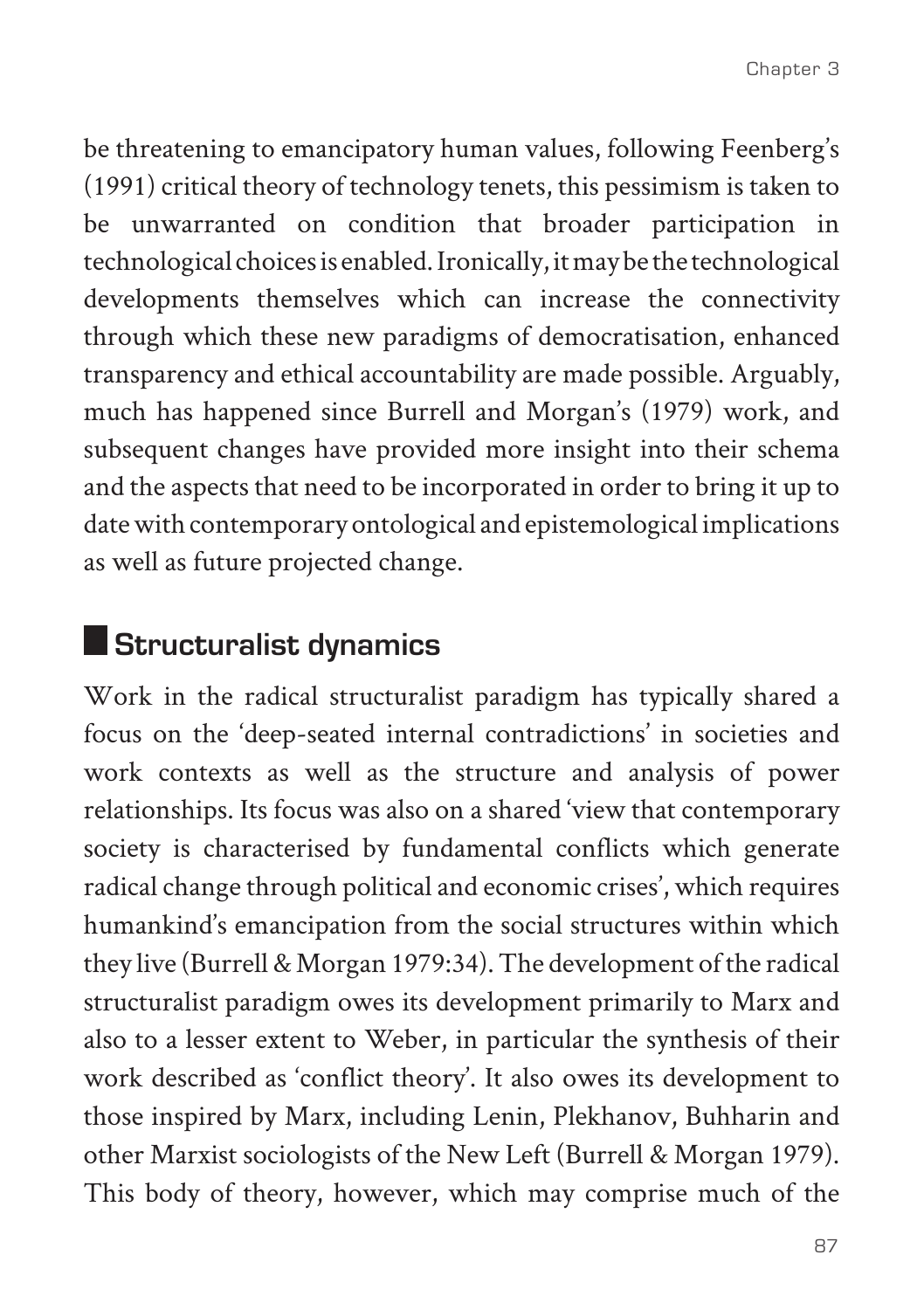bedrock of social-science thinking, has not adequately or sufficiently integrated the effects of the knowledge revolution as it has done with those of the industrial revolution. The verificationist paradigm seeks to offer this additional perspective. The transcendence paradigm can further be derived through the logical extrapolation of conditions associated with the radical emergence and radical verificationist paradigms with a particular reference to socio-technological changes and a trajectory of increasing connectivity. However, utopian visions of a fuller humanist democratisation of workspaces and societies require circumspection, and critical theory is considered an important lens through which to envision these changes as these changes extend a normative humanist perspective and locate changes in values in relation to temporal change and the industrial and knowledgeproduction revolutions.

At the intersection of sociology of regulation and subjectivist perspectives in Burrell and Morgan's schema (1979:28) is the interpretivist paradigm, concerned with understanding the world as it is, or at the level of subjective experience, from the frame of reference of the participant, tending to be 'nominalist, antipositivist, voluntarist and ideographic' (Burrell & Morgan 1979:28). The radical emergence paradigm is taken to build on this, but it integrates effects related to increased connectivity as well as subjective characteristics of crowds, or groups of people. According to the interpretivist paradigm, social reality, if recognised as existing outside of individual consciousness, is regarded 'as being little more than a network of assumptions and intersubjectively shared meanings.' Key to the academic project is a quest for the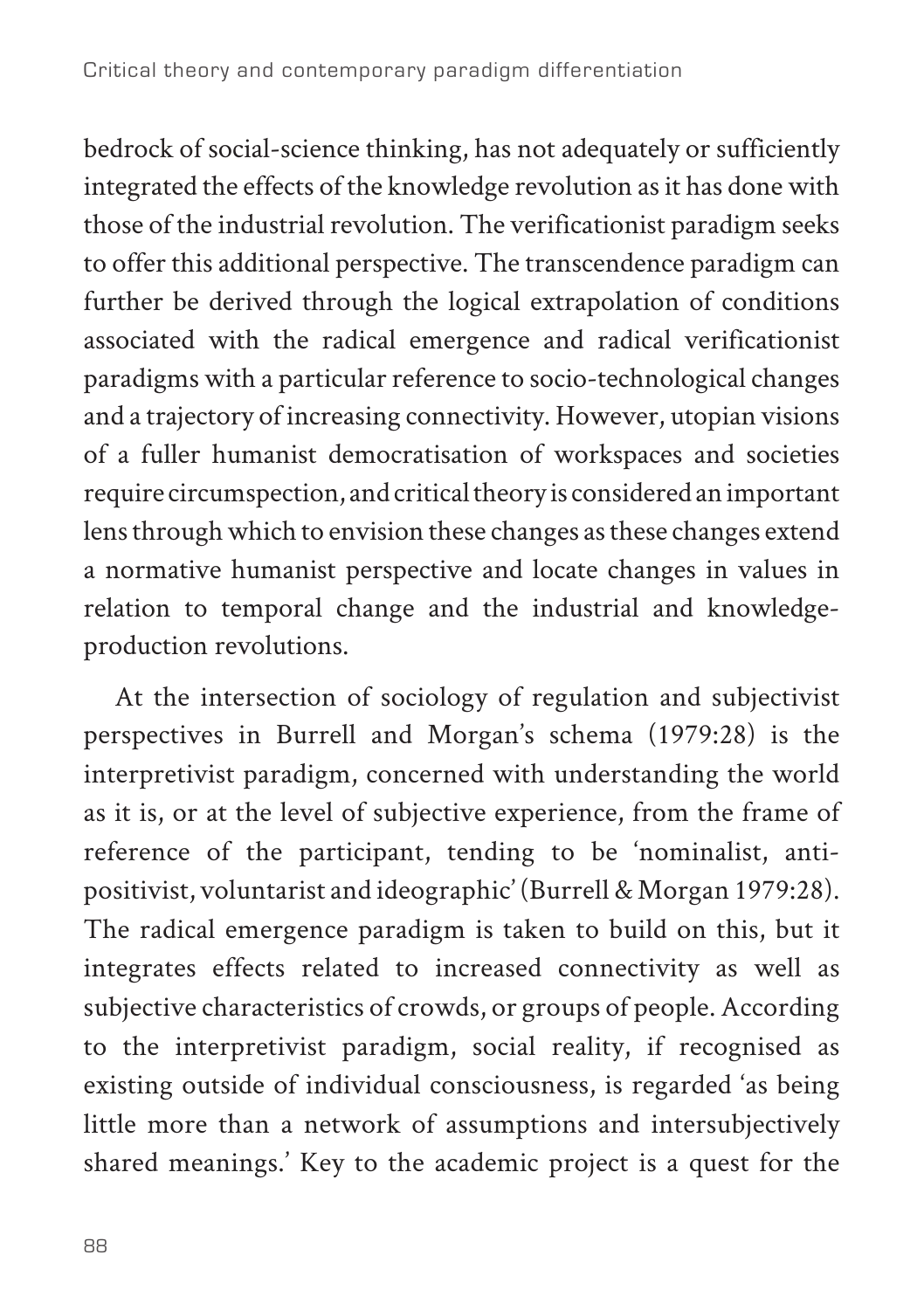'fundamental meanings which underlie social life', drawing from the German idealist tradition of social thought and the work of Kant which 'emphasises the essentially spiritual nature of the social world' (Burrell & Morgan 1979:28, 31).

Neo-idealist thought sought to re-invigorate the idealist tradition, and Weber and Husserl are examples of those who develop this thinking as a basis for social analysis (Burrell & Morgan 1979). Steffy and Grimes (1986) make the following observation in this regard:

[*It*] should be noted, however, that the interpretive position may be as suspect as the empirical-analytic position, both in terms of its criticisms of the natural science approach and in the adequacy of its own methods. (p. 323)

The radical emergence paradigm is premised on the value of subjectivity and meaning in human life, and despite the fact that capturing the technological effects of connectivity is also associated with the radical verificationist paradigm, it is quintessentially humanist. Its emergent epistemologies, which are based on the increasing engagement and harnessing of population inputs, are expected also (as in the case of the radical verificationist paradigm) to be associated with increasing accountability to society. The racial emergence paradigm therefore extends the normative perspectives of radical humanism.

# **Humanist effects**

The radical humanist paradigm seeks to develop a sociology of radical change from a subjectivist perspective. As such, it is aimed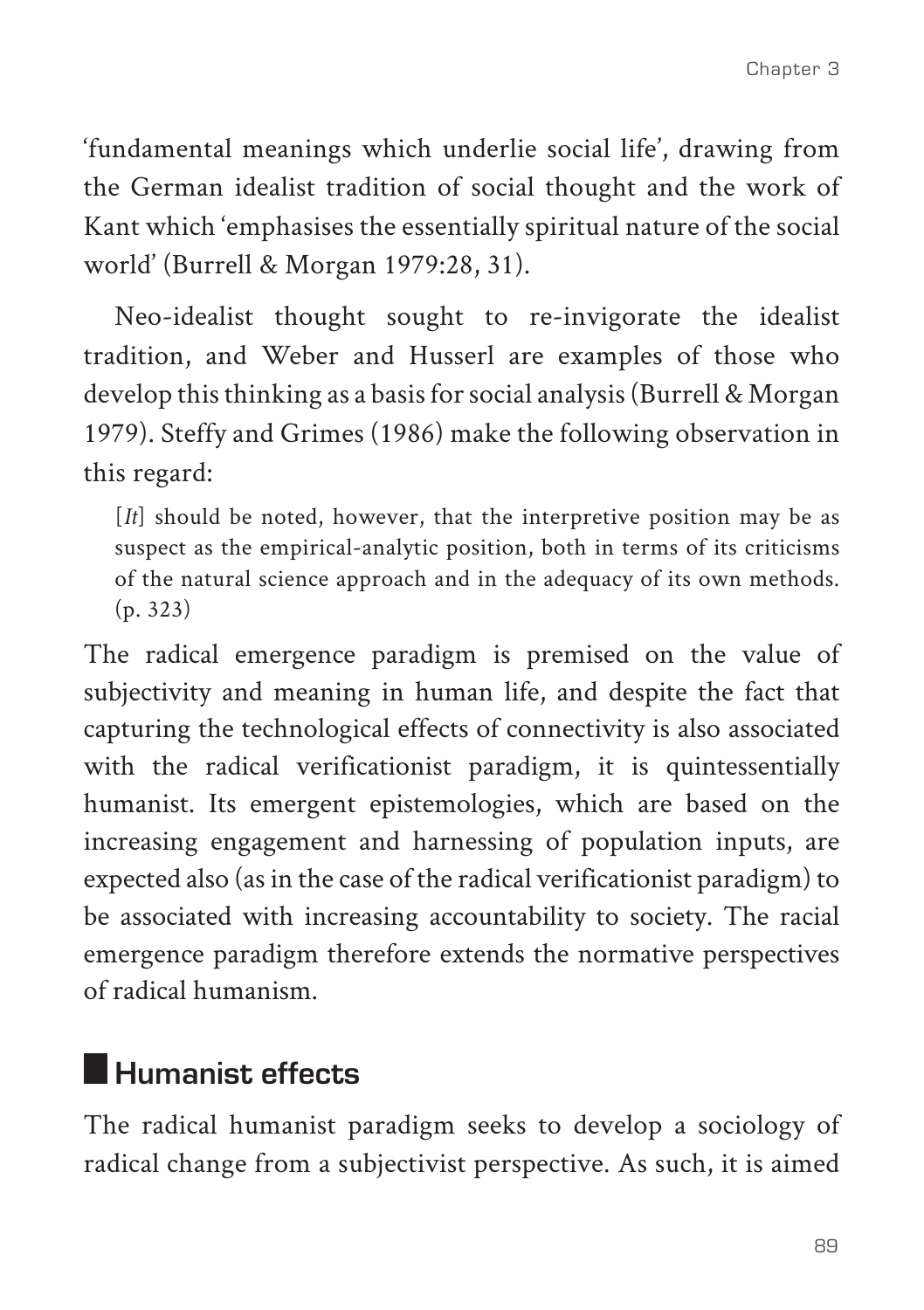at 'overthrowing or transcending the limitations of existing social arrangements', taking consciousness to be 'dominated by the ideological superstructures' with which people interact and which 'drive a cognitive wedge' between individuals and their true consciousness, a wedge of 'alienation' or 'false consciousness' which prevents 'true human fulfilment' (Burrell & Morgan 1979:32). The radical emergence paradigm re-envisions human work and the research process itself on the basis of emergent re-evaluations of its very assumptions but with the further assumption that the collective intelligence of populations which arises from increased connectivity will ultimately drive out the cognitive wedge between individuals and true consciousness and ultimately enable the integration of humanist values with working life and societal functioning. However, due to increasing connectivity and broader participation in technological change (Feenberg 1991) on the basis of humanist values, the radical verificationist and radical emergence paradigms are taken to ultimately converge and produce transcendence conditions. Transcendence then produces conditions under which the epistemological circle is closed, and human life is lived to maximise human potential. Connectivity ultimately enables shared consensus around humanist values and science itself. This ultimately predicts convergence between normative values and radically accelerated research productivity in service of human needs.

The concern of theorising in the radical humanist paradigm is typically a release from the constraints that existing social arrangements place on human development. It therefore entails a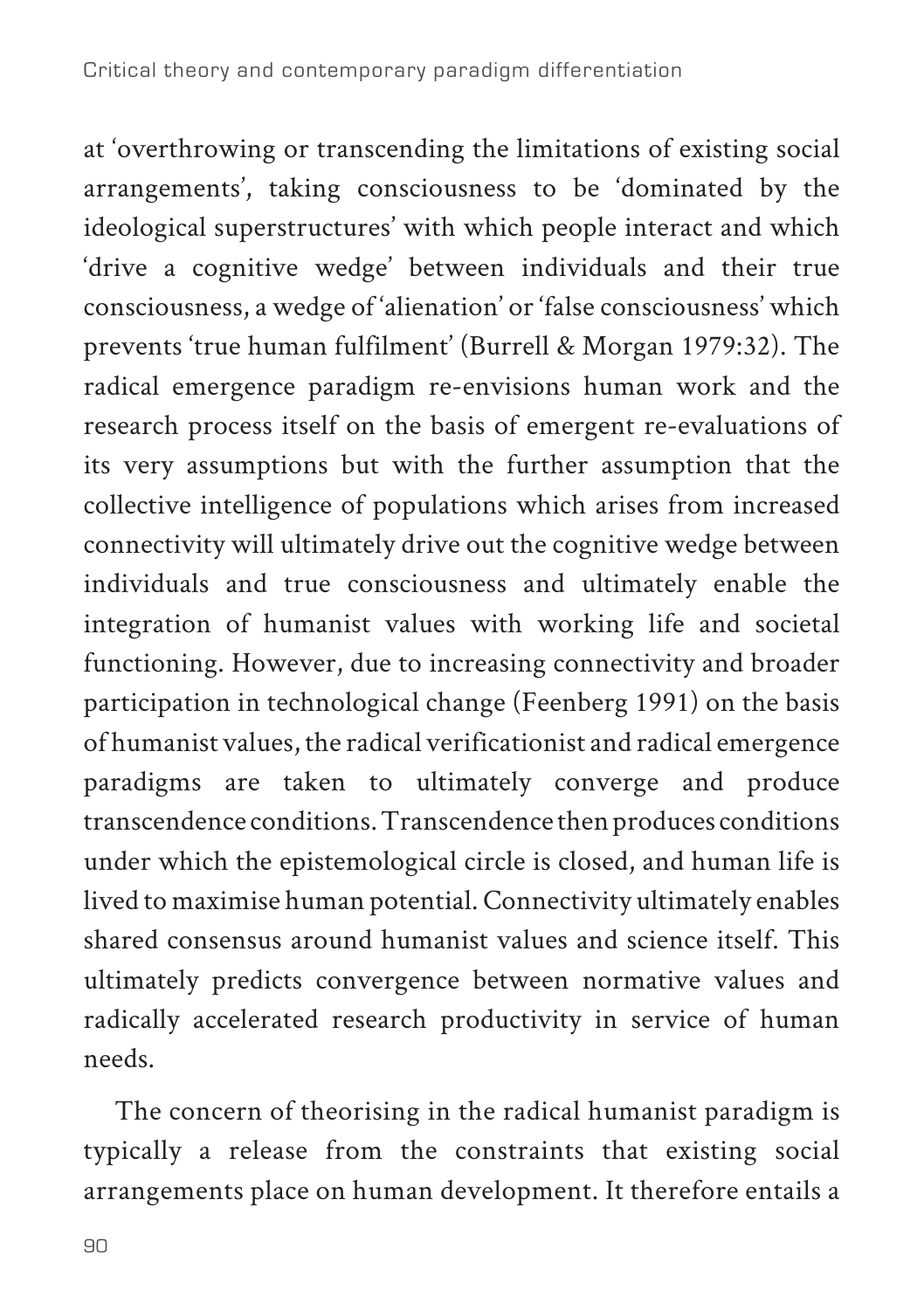concern with critique of the status quo, a view of society as 'antihuman' and arguments concerning the need for humans to transcend existing social patterns to realise their full potential (Burrell & Morgan 1979:32). Radical humanists therefore typically concern themselves with radical change, modes of domination, emancipation, deprivation and potentiality. They are less concerned with notions of structural conflict and contradiction (which are associated with the radical structuralist paradigm), instead focusing on ideas drawing from notions of human consciousness and German idealist thought typically associated with Kant, Hegel, the phenomenological perspectives of Husserl as well as the work of Frankfurt School theorists like Habermas and Marcuse, amongst others (Burrell & Morgan 1979). The radical emergence paradigm is premised on changes in societal and organisational power relationships and an increasing exposure of all practices and conditions to the crowd, which is due to an increasing emergent connectivity that is coupled to maximised transparency that is enabled by rapidly developing technology. Ultimately, the transcendence paradigm suggests that this trajectory of increasing connectivity may result in the transcendence of values, or a social and scientific world in which humanist ideas are widely shared and provide the rationale for human existence and individual autonomy, or a world in which open and transparent contestation of ideas has enabled widely shared consensus.

What those working within the radical humanist paradigm seem to share is a 'common concern for the release of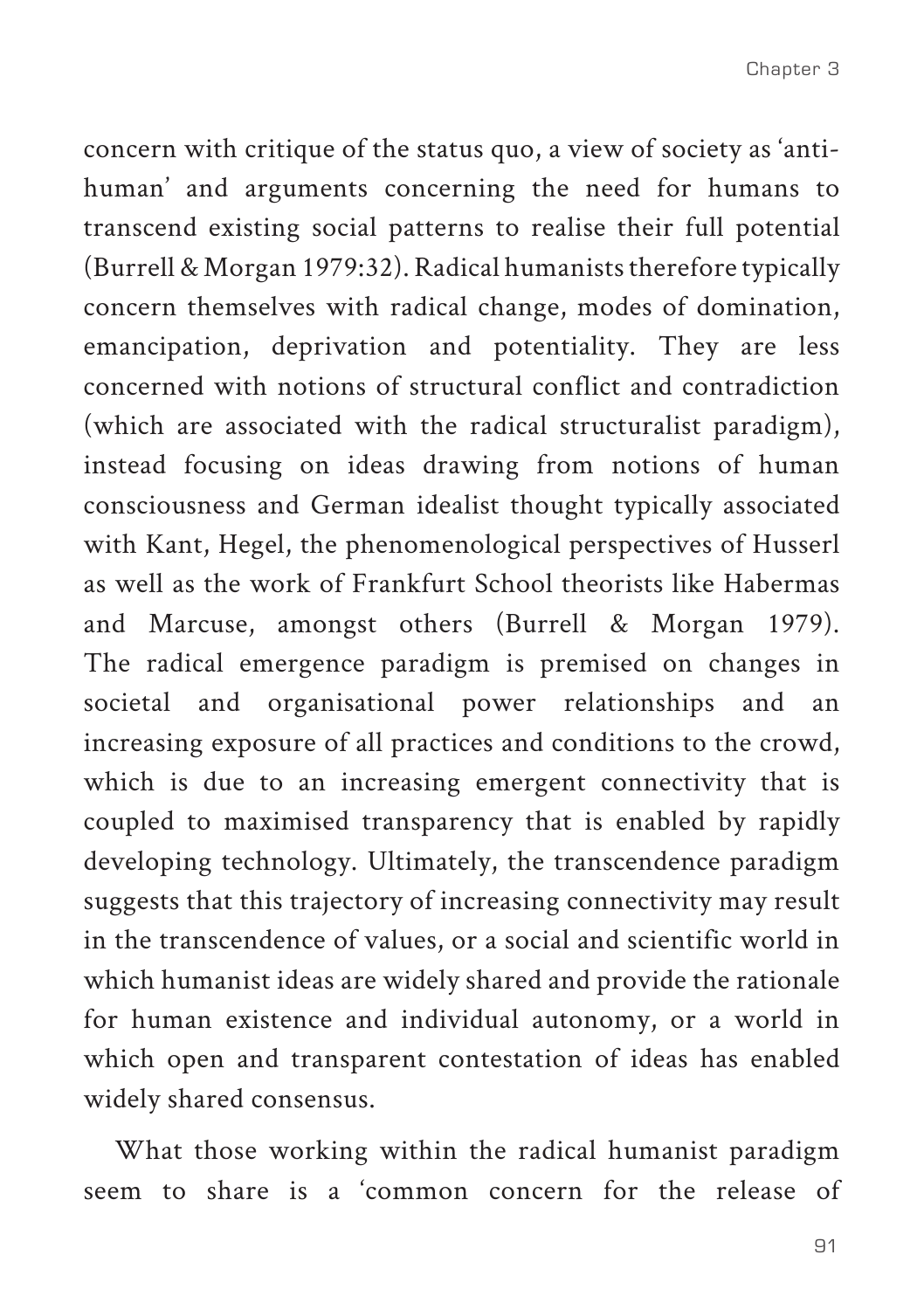consciousness and experience from domination by various aspects of the ideological superstructure of the social world within which men live out their lives', therefore with the goal of changing the social world through a 'change in modes of cognition and consciousness' (Burrell & Morgan 1979:33). The radical humanist perspective of organisations has however also developed into anti-organisation theory. Burrell and Morgan (1979) explain this further as follows:

The radical humanist paradigm in essence is based upon an inversion of the assumptions which define the functionalist paradigm. It should be no surprise, therefore, that anti-organisation theory inverts the problematic which defines organisation theory on almost every count. (p. 33)

In contrast to perspectives which define themselves as in opposition to other perspectives, the radical emergence paradigm seeks to break with this notion and instead stresses the emergent nature of subjective engagement with the superstructure of the social world and how it is shaped by economic relationships and imperatives. Given humanist re-engagement, or the reversal of industrialised alienation associated with industrial work, and the emergence of knowledge work and the power of the specialist knowledge worker in a context of rapid technological change (Callaghan 2016b), emergent forms of living are considered by the radical emergence paradigm, but its normative assumptions draw on critical theory and extend the radical humanist perspectives. Novel forms of emergent oppression can result from the power of knowledge, and the emergence of new elites in organisational and societal contexts may require critical-theory leadership in order to balance these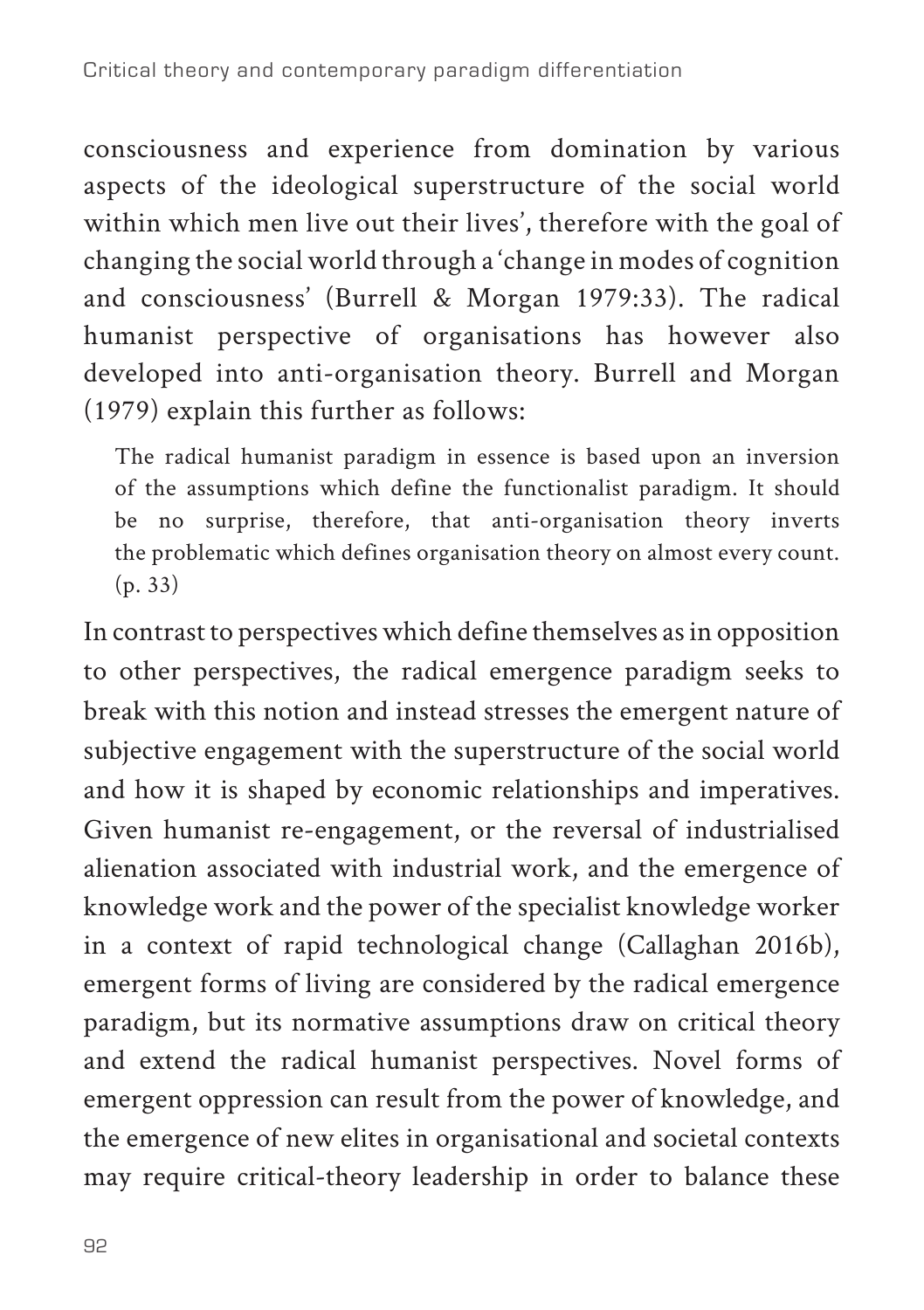new power relationships, using increased transparency and scrutiny of the crowd.

# **Paradigm incommensurability**

Central to the ontological and epistemological assumptions of both the radical emergence and radical verificationist paradigms is therefore the acknowledgement of social and research changes enabled by emergent technology (Feenberg 1991) and social changes related to these effects. These include acknowledging the increasing global social connectivity, predicted to ultimately converge and lead to the emergence of the transcendence paradigm. These ideas, however, contest Burrell and Morgan's (1979) notions of paradigm incommensurability and place their analysis in the era of postindustrialised social-science theory which has not sufficiently incorporated the knowledge-revolution effects of power disruption and social connectivity. Probabilistic innovation theory posits a world of research breakthroughs where radical improvements in the collection, synthesis and analysis of data result from exponentially increased engagement with socially important research problems, and critical theory is key to steward these processes so as to avoid threatening the side effects of technological advancements.

With respect to technological advances Freenberg (2005) asks the following, from the perspective of critical theory of technology:

What can be done to reverse the tide [*threatening side effects of technological advances*]? Only the democratisation of technology can help … The spread of knowledge by itself is not enough to accomplish this.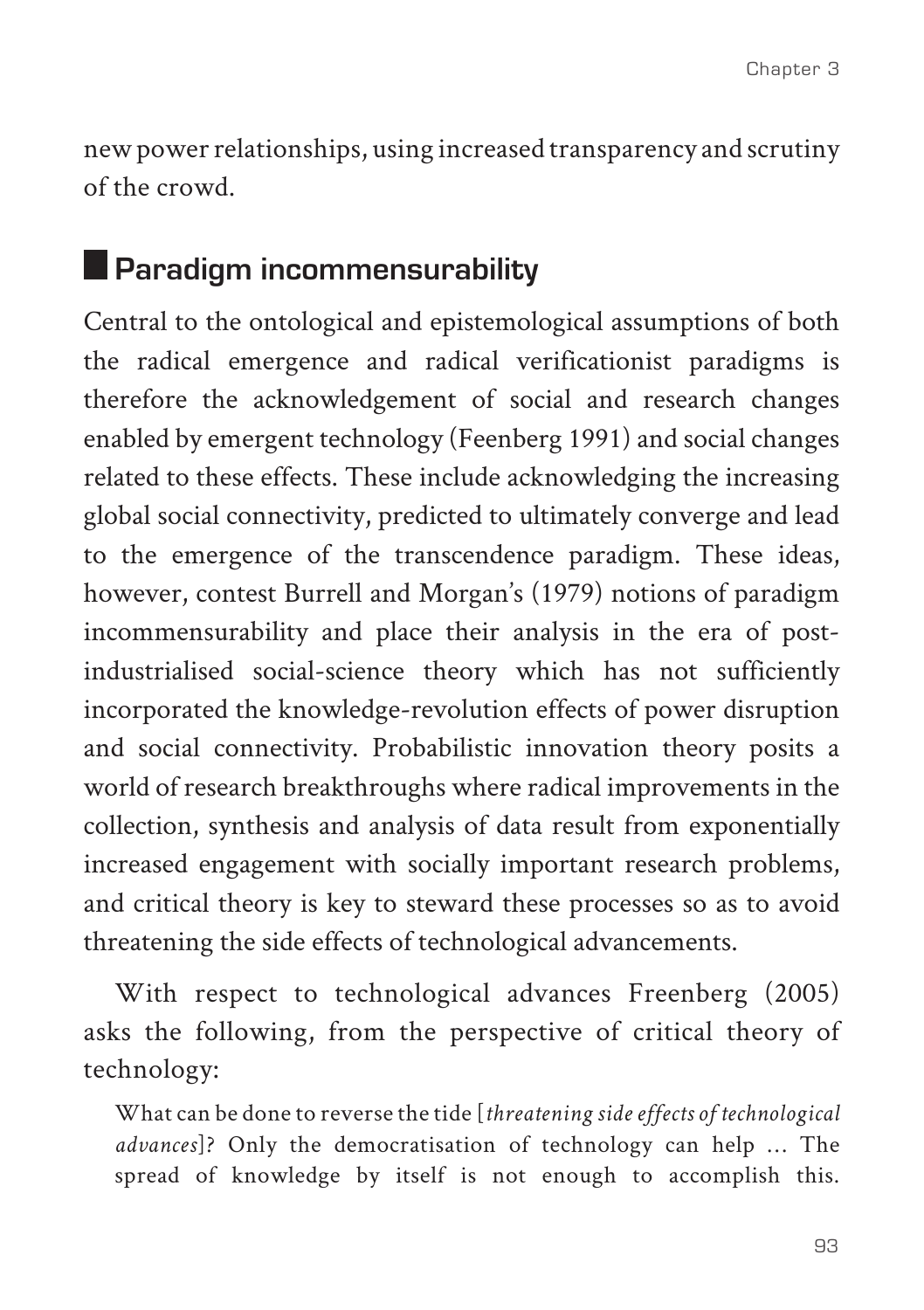For knowledge to be taken seriously, the range of interests represented by the actor must be enlarged so as to make it more difficult to offload feedback from the object onto disempowered groups. But only a democratically constituted alliance of actors, embracing those very groups, is sufficiently exposed to the consequences of its own actions to resist harmful projects and designs at the outset. Such a broadly constituted democratic technical alliance would take into account destructive effects of technology on the natural environment as well as on human beings. (p. 55)

Arguably, paradigm incommensurability can therefore be dangerous in a world of rapidly developing technological capabilities with science at the centre of these developments. Other attempts have been made to reconcile the notion of paradigm incommensurability with a world that cannot be 'fixed' into firewalled differentiations. These attempts have perhaps reduced to agreements the different paradigmatic perspectives that can be useful heuristic devices that are helpful in theory development. In contrast to Burrell and Morgan's (1979) rigid arguments for the incommensurability of paradigms, Lewis and Grimes (1999) have, for example, suggested a multi-paradigm approach to complex and paradoxical phenomena in order to harness disparate theoretical perspectives in support of metatriangulation in theory building, an approach followed by a host of theorists (Bradshaw-Camball & Murray 1991; Grimes & Rood 1995; Hassard 1991; Schultz & Hatch 1996; Willmott 1993b; Weaver & Gioia 1994; Ybema 1996). Multi-paradigm theorists have since utilised paradigms as heuristics to interrogate phenomena, which is helpful as it offers different perspectives of what is under study. Multiple ontological and epistemological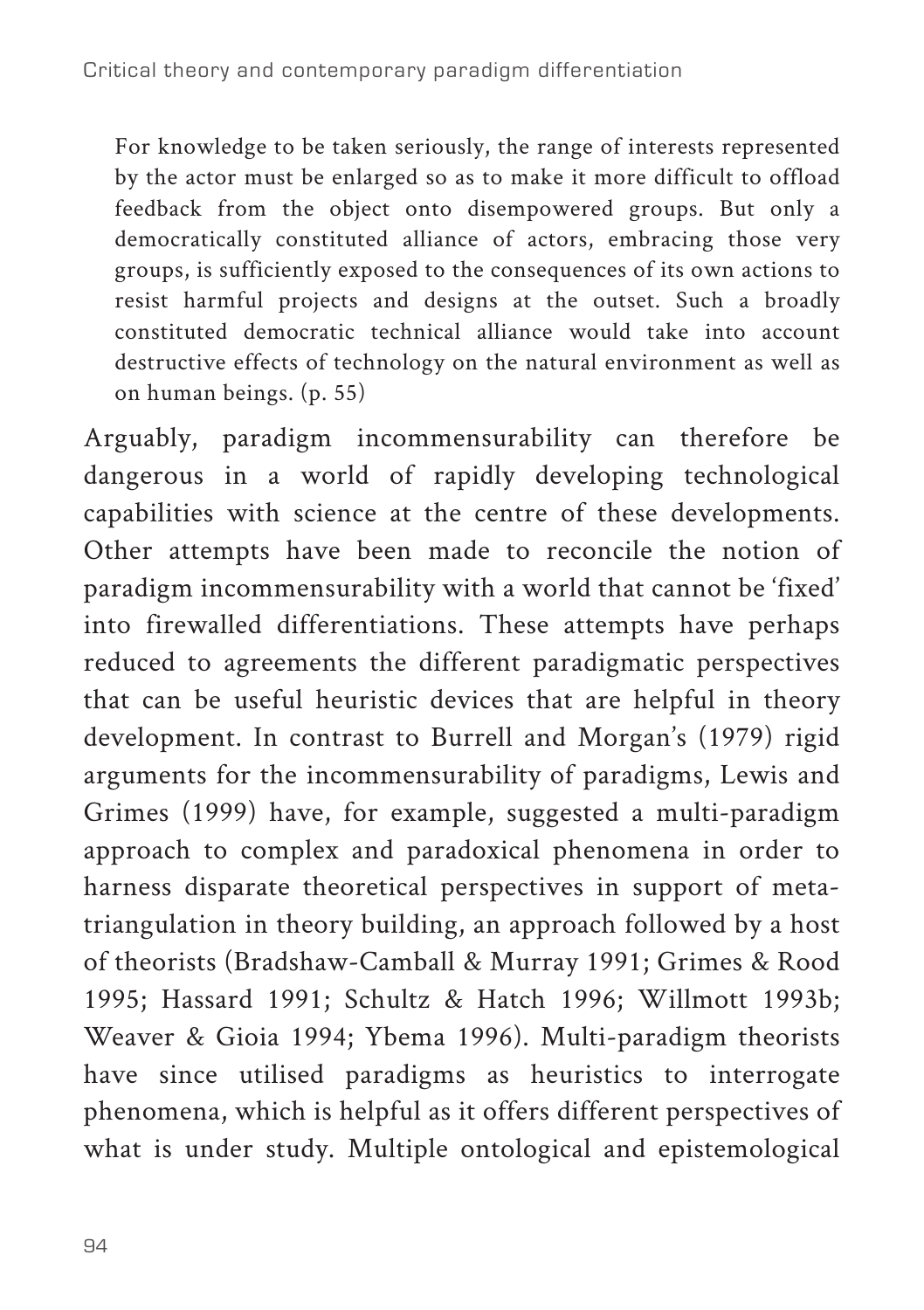perspectives are helpful as they disrupt the hegemony of ideologies, or totalitarian agendas, whether of the corporate culturism (Willmott 1993a) type or of societal versions.

The new paradigms described here relate directly to the inversion of power relationships as forces of democratic engagement disrupt the monopolies of firms over problemsolving, and new forms of technological connectivity empower citizen science and previously powerless stakeholders to wield greater power and to hold decision makers accountable across contexts.

### **Conclusion**

As a CMS project which drew its inspiration from the field of management, from the challenges facing South Africa and from the need for theory to address these challenges, Chapter 3 sought a synthesis of seminal and contemporary literature in order to supplement Burrell and Morgan's (1979) schema of ontological and epistemological assumptions underlying knowledge creation in the social sciences. By so doing, Chapter 3 sought to contribute to the CMS literature. Although the discussions in Chapter 3 have global relevance, fundamental inequalities associated with the accelerating digital divide between the physical and metaphorical Global North and South were taken to have the potential to imperil the emancipatory project. Conditions of organisational life in South Africa reflect these challenges acutely. Multinational firms, driven and embodied by management theory, span this digital and geographic divide,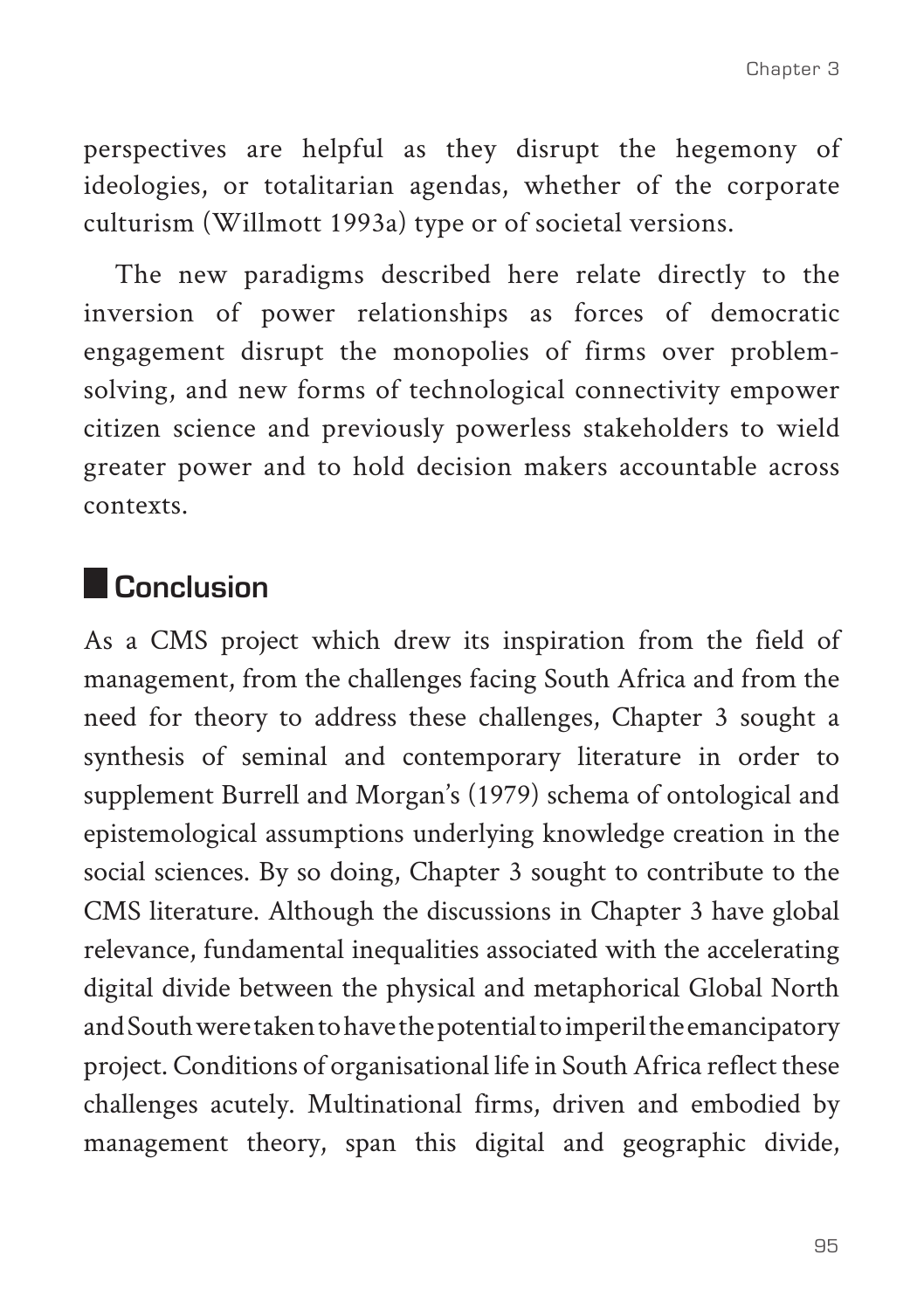drawing both profits and resources across it, which can contribute to increasing inequality along what seem to be geopolitical fault lines. In contexts such as that of South Africa, populations are particularly vulnerable to increasing power inequalities associated with the digital divide. Chapter 3 therefore aspired to provide a useful analysis of how technological change and the management realities acutely experienced in South African organisations, society and its academe could be accommodated by building on Burrell and Morgan's (1979) theoretical schema. Further, acknowledging dystopian predictions, principles from critical theory of technology were also incorporated in order to argue that only with a grounding in CMS values could management theory ultimately transcend digital divisiveness and steward technological progress towards an ultimate state of transcendence.

The core ideas offered in Chapter 3 bear repeating, and a final summation is now provided. In contrast to pessimistic notions of incommensurability between humanistic values and technological advancement, this research took as its stance the critical theory of technology (Feenberg 1991), which argues that broader democratic participation in technological choices anchored by humanist values and longstanding emancipatory agendas (Alvesson & Willmott 2002) is a core feature of the rapidly developing technological milieu within which contemporary organisations are nested. Drawing from a host of different streams in the literature, the objective of Chapter 3 was ultimately to build upon Burrell and Morgan's (1979) schema of paradigmatic differentiation in order to offer a heuristic argument of paradigm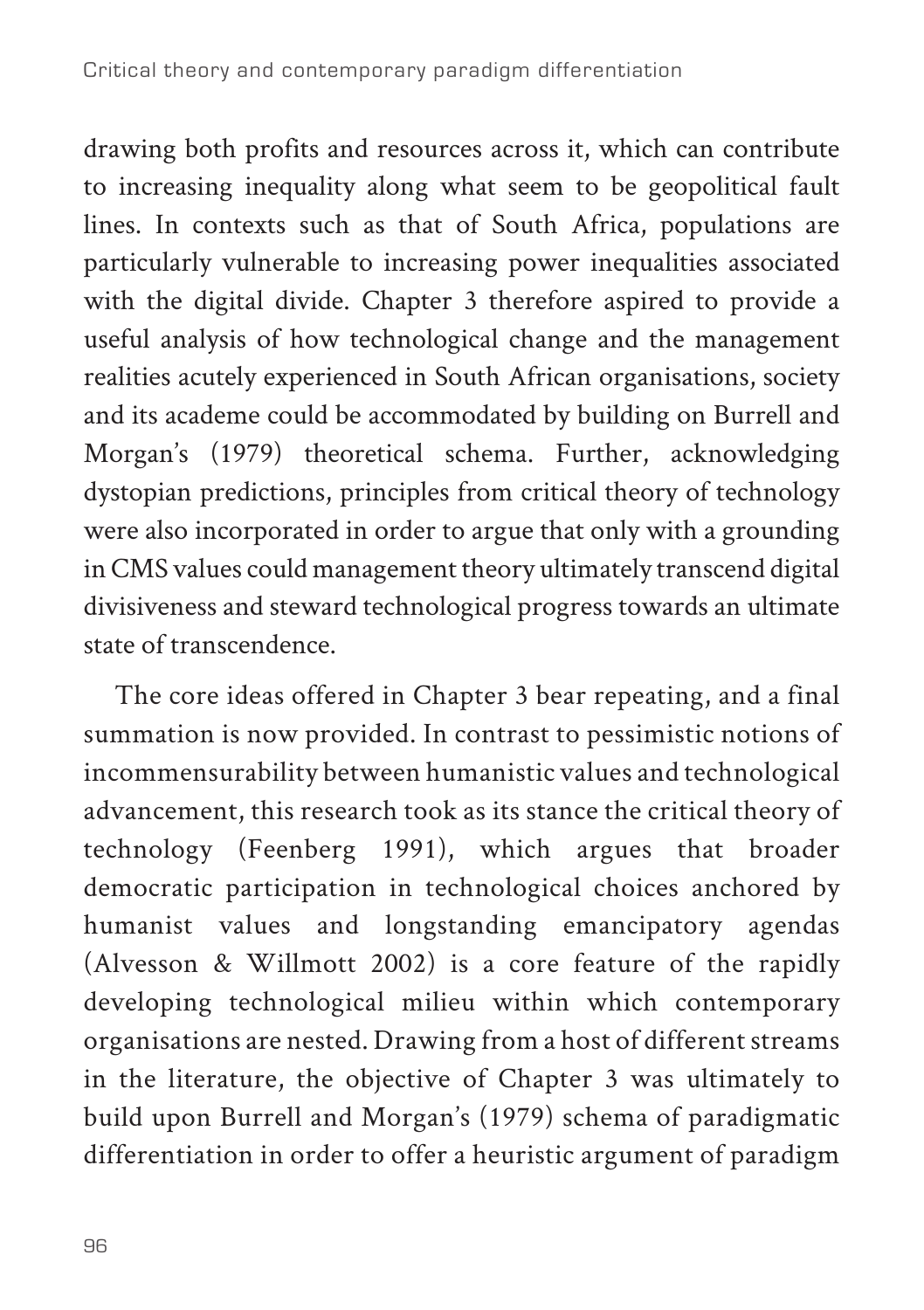differentiation premised on technological advances and their overarching societal effects as well as their epistemological and ontological implications. However, at the heart of arguments made in Chapter 3 was the notion that theory development around technological progress in human societies may need to incorporate a critical theory lens in order to steward progress in support of human values and human needs. Critical theory of technology was considered an important perspective in that it incorporates the potential for the democratisation of science to hold research to account. It is hoped that the argument offered here, which sought to incorporate certain contemporary epistemological and ontological realities, may be useful as a heuristic to provoke ideas and theory relevant to management as a field. Certain limitations, however, are acknowledged, not least of which is the fact that attempting any differentiation of the assumptions of different academic fields is difficult as one has to offer an overarching logic which is compelling enough to make sense of the tremendous heterogeneity in academic ontological and epistemological perspectives. The rationale applied here was premised on qualitatively differentiating on the basis of the ontological and epistemological forces predicted by a wide body of theory since the Burrell and Morgan era – and not only contemporary change but extrapolated changes in times to come. This differentiation is therefore theory driven, but it remains to be seen to which the extent the predictions of these bodies of theory are borne out. Further research is recommended in the spirit of provocative theory development to extend theoretical horizons related to paradigm differentiation as theory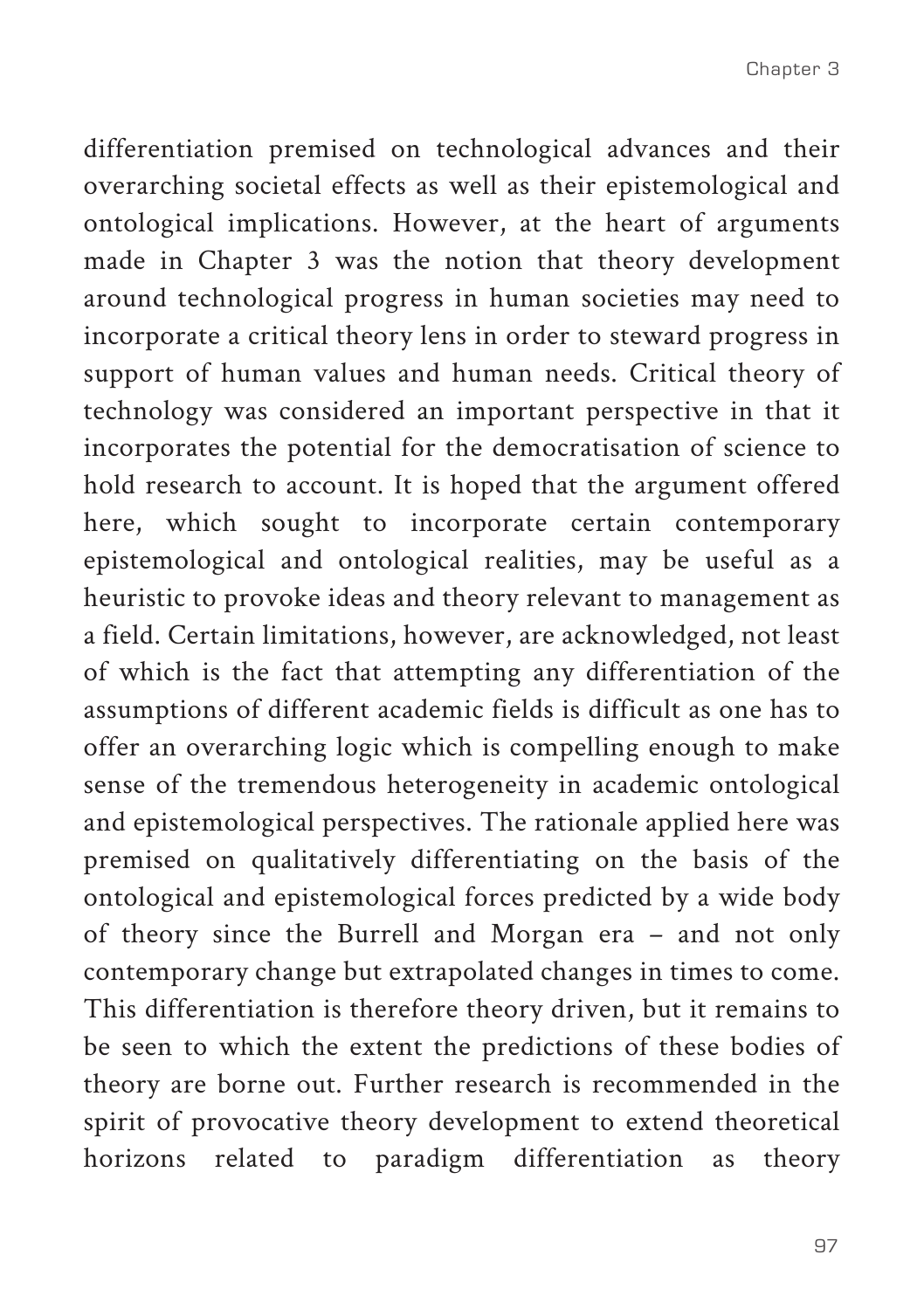development needs to cover the ground before theory testing can follow.

# **Chapter 3: Summary**

Burrell and Morgan's paradigm differentiation offered what has arguably been a useful heuristic for certain management-theory development, notwithstanding controversy associated with issues of paradigm commensurability. With reference to challenges faced in the development of South African management theory and practice, Chapter 3 seeks to contribute to the critical management studies literature by locating Burrell and Morgan's schema in relation to contemporary changes in societies and organisations as well as in relation to ontological and epistemological changes associated with emergent technology. Emergent technology is considered here to represent first-order change, which in turn are taken to drive changes in societal and organisational power relationships, or second-order change. Drawing from the critical theory of technology's notion that technological progress is not antithetical to emancipatory values, the role of the democratisation of science movements as mechanisms of transparency and accountability is considered. Further paradigms are offered to complement the Burrell and Morgan schema and update it to encompass contemporary ontological and epistemological realities. It is hoped that, under conditions of the digital divide between Global North and South, firms which currently draw profits and resources across this unequal divide might ultimately draw insight from management theory which explicitly incorporates ontological and epistemological principles as well as values premised on critical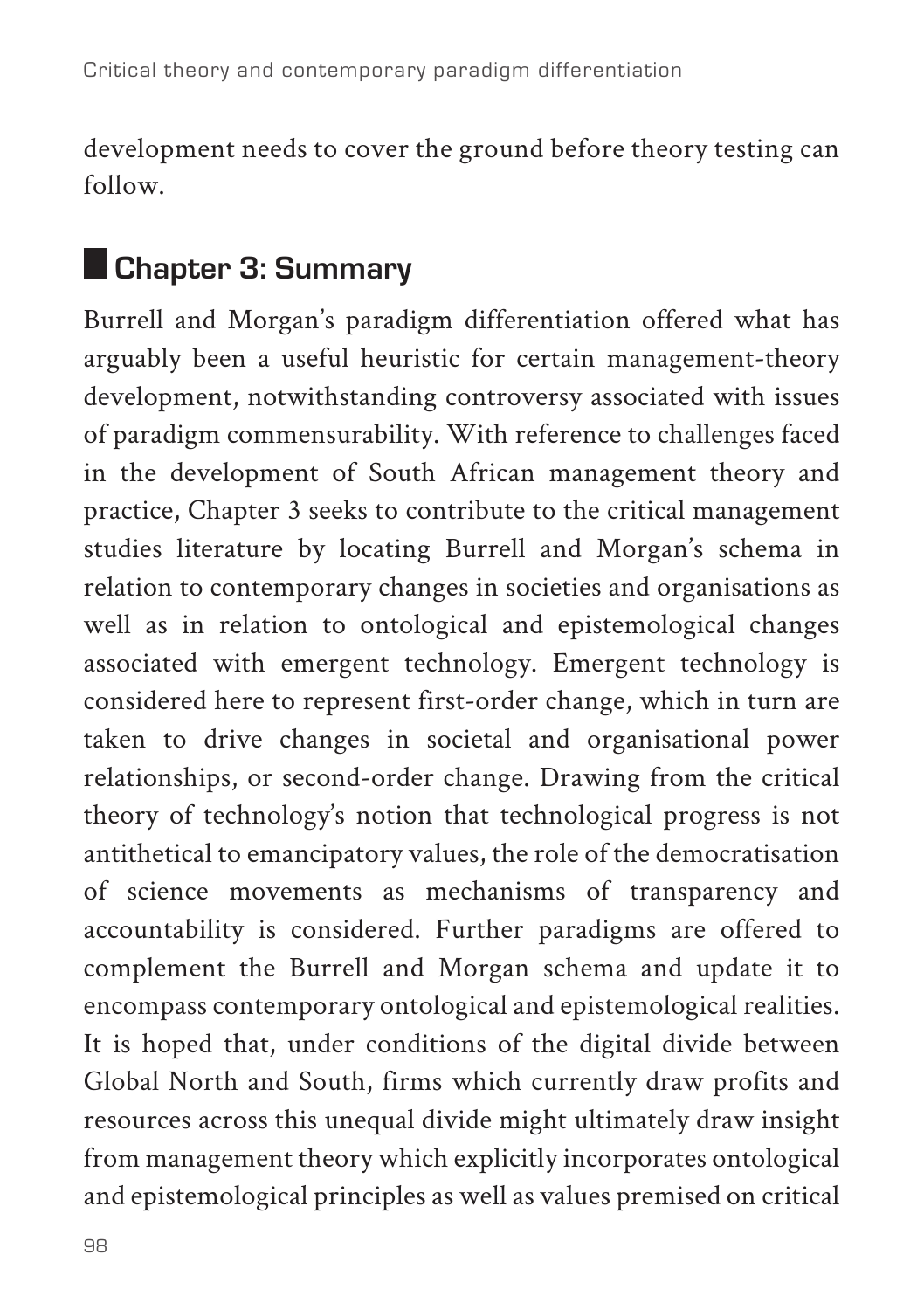theory. Chapter 3 seeks to provide this synthesis and argues for a schema building on Burrell and Morgan's which predicts a positive role for technological advancement and ultimately an emancipatory convergence of values under a more equitable and inclusive paradigm of knowledge creation.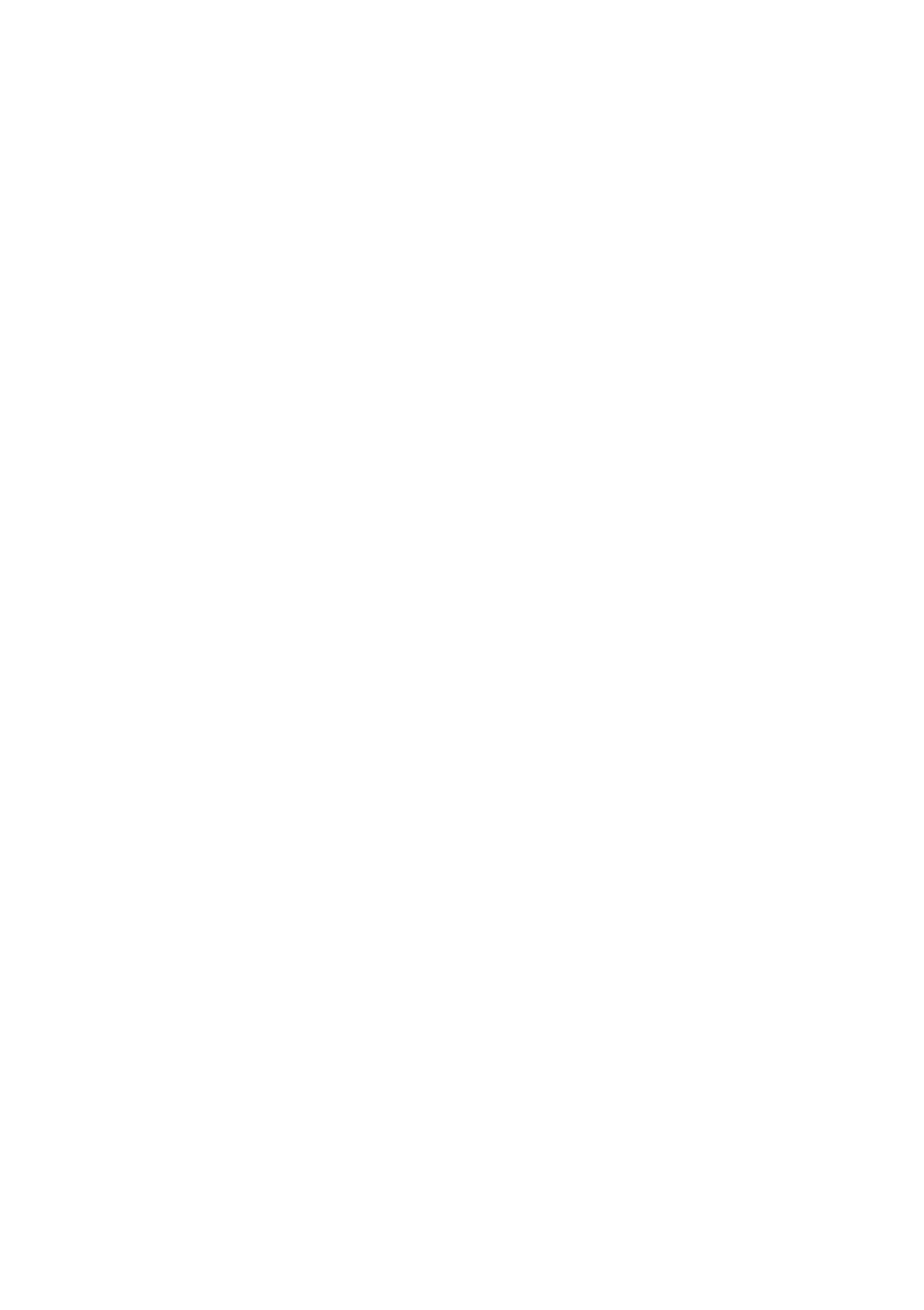# **Chapter 3**

- Adams, S.A., 2011, 'Sourcing the crowd for health services improvement: The reflexive patient and "shareyour-experience" websites', *Social Science & Medicine* 72(7), 1069–1076. http://dx.doi.org/10.1016/j. socscimed.2011.02.001.
- Alexander, D.E., 2014, 'Social media in disaster risk reduction and crisis management', *Science and Engineering Ethics* 20(3), 717–733. http://dx.doi.org/10.1007/s11948-013-9502-z.
- Allio, R., 2004, 'CEO interview: The innoCentive model of open innovation', *Strategy & Leadership* 32(4), 4–9.
- Alvesson, M. & Willmott, H., 1992, 'On the idea of emancipation in management and organization studies', *Academy of Management Review* 17(3), 432–464.
- Alvesson, M. & Willmott, H., 2002, 'Identity regulation as organizational control: Producing the appropriate individual', *Journal of Management Studies* 39(5), 619–644. http://dx.doi.org/10.1111/1467- 6486.00305.
- Armstrong, A.W., Harskamp, C.T., Cheeney, S. & Schupp, C.W., 2012, 'Crowdsourcing for research data collection in rosacea', *Dermatology Online Journal* 18(3), n.p.
- Aye, Z.C., Sprague, T., Cortes, V.J., Prenger-Berninghoff, K., Jaboyedoff, M. & Derron, M.H., 2016, 'A collaborative (web-GIS) framework based on empirical data collected from three case studies in Europe for risk management of hydro-meteorological hazards', *International Journal of Disaster Risk Reduction* 15, 10–23. http://dx.doi.org/10.1016/j.ijdrr.2015.12.001.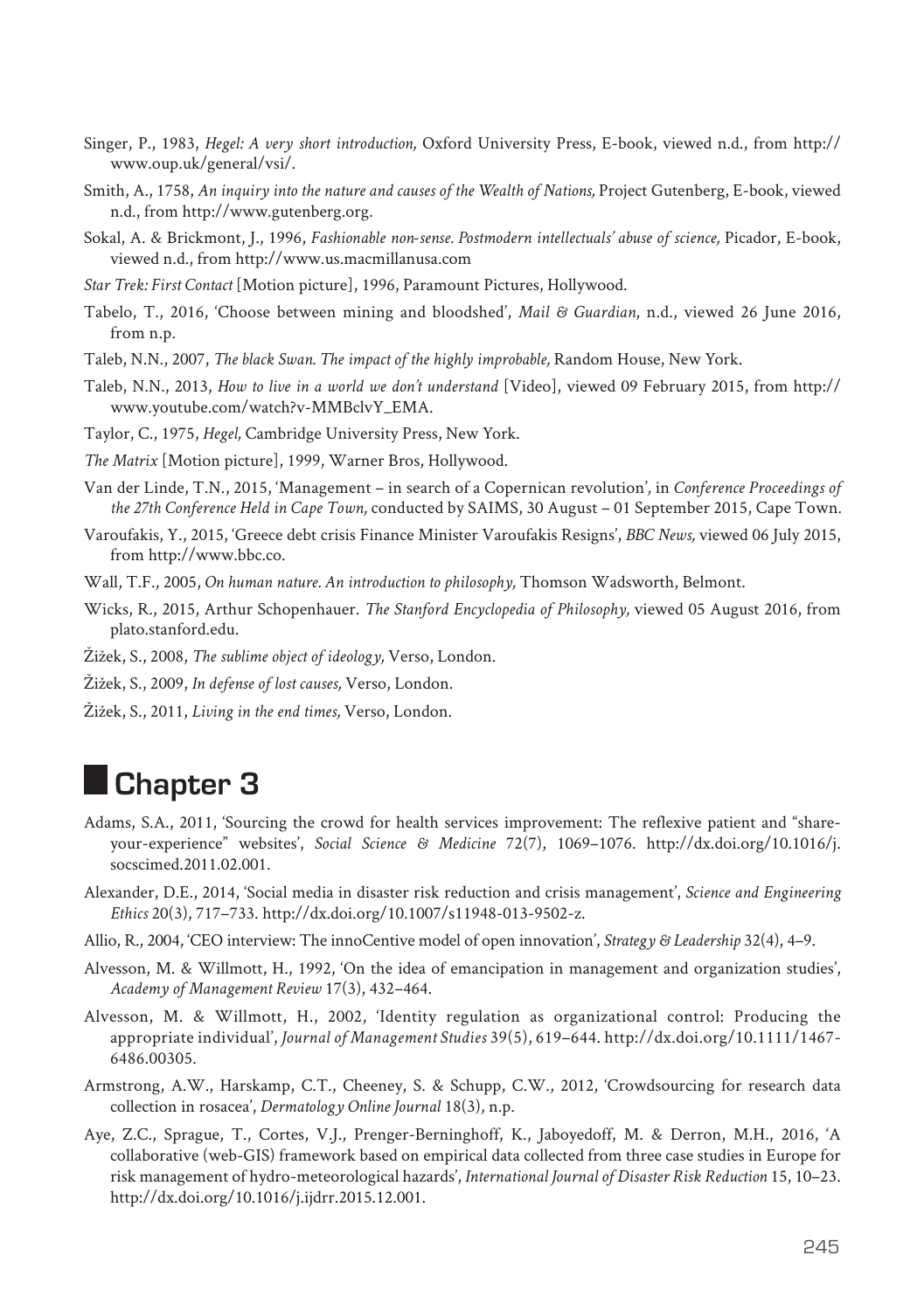- Bianchi, L., Dorigo, M., Gambardella, L.M. & Gutjahr, W.J., 2009, 'A survey on metaheuristics for stochastic combinatorial optimization', *Natural Computing: An International Journal* 8(2), 239–287. http://dx.doi. org/10.1007/s11047-008-9098-4.
- Blum, C. & Roli, A., 2003, 'Metaheuristics in combinatorial optimization: Overview and conceptual comparison', *ACM Computing Surveys* 35(3), 268–308. http://dx.doi.org/10.1145/937503.937505.
- Bonabeau, E. & Theraulaz, G., 2000, 'Swarm Smarts', *Scientific American* 282(3), 72–79. http://dx.doi. org/10.1038/scientificamerican0300-72.
- Bonney, R., Cooper, C.B., Dickinson, J., Kelling, S., Phillips, T., Rosenberg, K.V. *et al*., 2009, 'Citizen science: A developing tool for expanding science knowledge and scientific literacy', *BioScience* 59(11), 977–984. http:// dx.doi.org/10.1525/bio.2009.59.11.9.
- Bradshaw-Camball, P. & Murray, V., 1991, 'Illusions and other games: A trifocal view of organizational politics', *Organization Science* 2(3), 379–398. http://dx.doi.org/10.1287/orsc.2.4.379.
- Burrell, G. & Morgan, G., 1979, *Sociological paradigms and organisational analysis*, Heinemann, London.
- Callaghan, C.W., 2014, 'Solving Ebola, HIV, antibiotic resistance and other challenges: The new paradigm of probabilistic innovation', *American Journal of Health Sciences* 5(2), 165–178. http://dx.doi.org/10.19030/ajhs. v5i2.8972.
- Callaghan, C.W., 2015, 'Crowdsourced "R&D" and medical research', *British Medical Bulletin* 115(1), 67–76. http://dx.doi.org/10.1093/bmb/ldv035.
- Callaghan, C.W., 2016a, 'Capital-centric versus knowledge-centric paradigms of human resource management: A historical perspective', *Acta Commercii* 16(1), 1–11. http://dx.doi.org/10.4102/ac.v16i1.350.
- Callaghan, C.W., 2016b, 'Disaster management, crowdsourced R&D and probabilistic innovation theory: Toward real time disaster response capability', *International Journal of Disaster Risk Reduction* 17, 238–250. http://dx.doi.org/10.1016/j.ijdrr.2016.05.004.
- Callaghan, C.W., 2016c, 'Knowledge management and problem solving in real time: Swarm intelligence', *Interdisciplinary Journal of Information, Knowledge, and Management* 11, 177–199.
- Campbell, D.T. & Fiske, D.W., 1959, 'Convergent and discriminant validation by the multitrait-multimethod matrix', *Psychological Bulletin* 56(2), 81–105. http://dx.doi.org/10.1037/h0046016.
- Carlile, P.R., 2004, 'Transferring, translating, and transforming: An integrative framework for managing knowledge across boundaries', *Organization Science* 15(5), 555–568. http://dx.doi.org/10.1287/ orsc.1040.0094.
- Coetzee, C., Van Niekerk, C.D. & Raju, E., 2016, 'Disaster resilience and complex adaptive systems theory: Finding common grounds for risk reduction', *Disaster Prevention Management* 25(2), 196-211.
- Davies, N., 2015, 'Disaster response gets boost from AI, crowdsourced data', Extreme Tech, viewed 14 March 2016, from http://www.extremetech.com/extreme/208180-crowdsourcing-data-for-humanitarian-disasterresponse.
- Dorigo, M., 1993, 'Genetic and non-genetic operators in ALECSYS', *Evolutionary Computation* 1(2), 151–164. http://dx.doi.org/10.1162/evco.1993.1.2.151.
- Fama, E., 1995, 'Random walks in stock market prices', *Financial Analysis Journal* 76(1), 75–80. http://dx.doi. org/10.2469/faj.v51.n1.1861.
- Fama, E., 1970, 'Efficient capital markets: A review of theory and empirical work', *The Journal of Finance* 25(2), 383–417. http://dx.doi.org/10.2307/2325486.
- Farmer, J.D., Packard, N.H. & Perelson, A.S., 1986, 'The immune system, adaptation, and machine learning', *Physica D: Nonlinear Phenomena* 22(1), 187–204. http://dx.doi.org/10.1016/0167-2789(86)90240-X.
- Feenberg, A., 1991, *Critical theory of technology*, Oxford University Press, New York.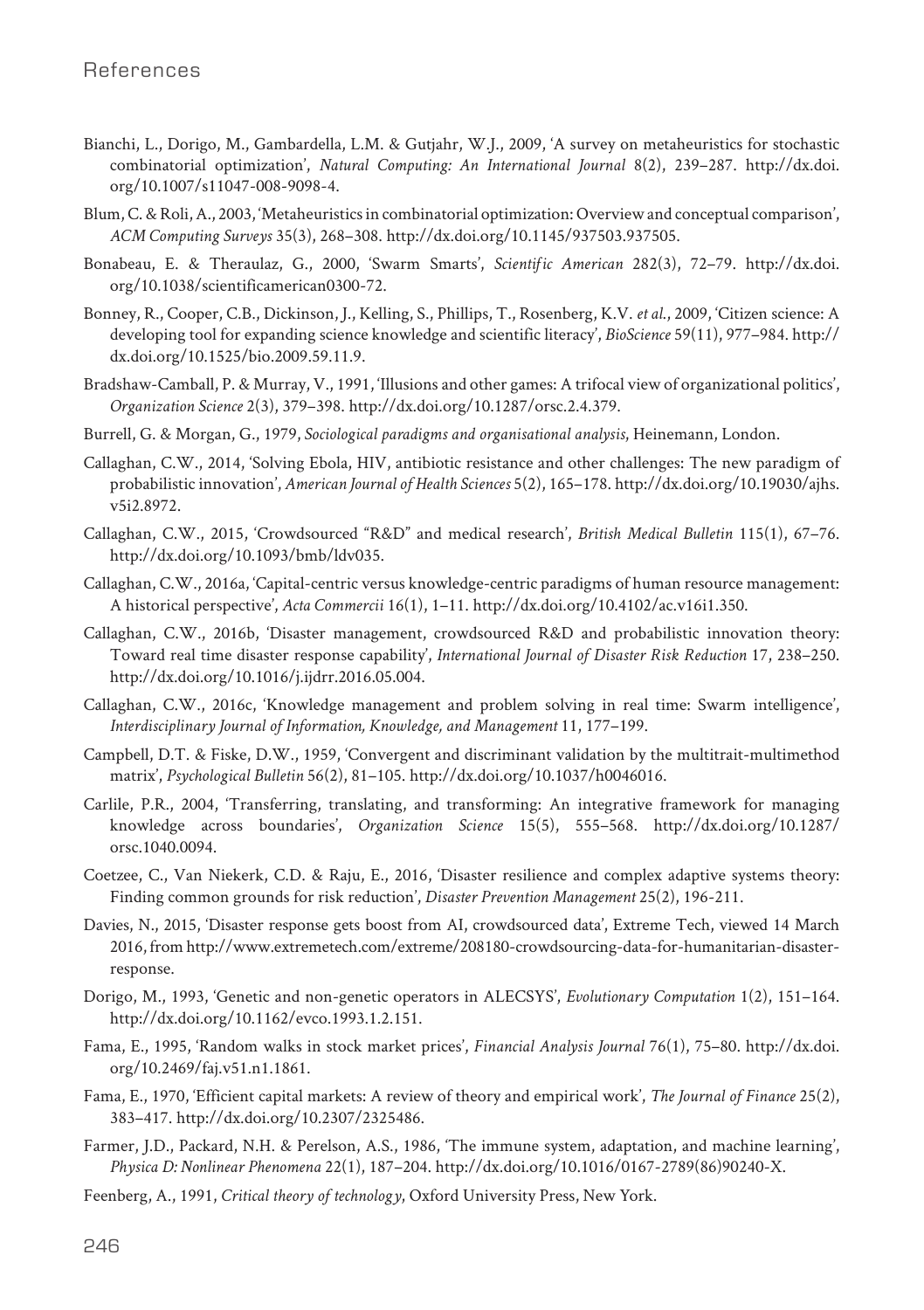Feenberg, A., 2005, 'Critical theory of technology: An overview', *Tailoring Biotechnologies* 1(1), 47–64.

- Feenberg, A., 2009, 'Critical theory of technology', in J.K.B. Olsen, S.A. Pedersen & V.F. Hendricks (eds.), *A companion to the philosophy of technology*, pp. 146–153, Blackwell, Oxford.
- Fenton, E., Chillag, K. & Michael, N.L., 2015, 'Ethics preparedness for public health emergencies: Recommendations from the Presidential Bioethics Commission', *The American Journal of Bioethics* 15(7), 77–79. http://dx.doi.org/10.1080/15265161.2015.1054162.
- Foucault, M., 1982, 'The subject and power', *Critical Inquiry* 8(4), 777–795. http://dx.doi. org/10.1086/448181.
- Funtowicz, S.O. & Ravetz, J.R., 1994, 'Uncertainty, complexity and post-normal science', *Environmental Toxicity and Chemistry* 13(12), 1881–1885. http://dx.doi.org/10.1002/etc.5620131203.
- Garnier, S., Gautrais, J. & Theraulaz, G., 2007, 'The biological principles of swarm intelligence', *Swarm Intelligence* 1(1), 3–31. http://dx.doi.org/10.1007/s11721-007-0004-y.
- Grimes, A.J. & Rood, D.L., 1995, 'Beyond objectivism and relativism: Descriptive epistemologies', in J.P. Jones III, W. Natter & T.R. Schatzki (eds.), *Objectivity and its other*, pp. 161–178, Guilford, New York.
- Hassard, J., 1991, 'Multiple paradigms and organizational analysis. A case study', *Organization Studies* 12(2), 275–299. http://dx.doi.org/10.1177/017084069101200206.
- Hayek, F.A., 1945, 'The use of knowledge in society', *The American Economic Review* 35(4), 519–530.
- Kennedy, J., 1999, 'Minds and cultures: Particle Swarm implications for beings in Sociocognitive Space', *Adaptive Behavior* 7(3/4), 269–288. http://dx.doi.org/10.1177/105971239900700304.
- Kennedy, J., Eberhart, R.C. & Shi, Y., 2001, *Swarm intelligence*, Morgan Kaufmann, Burlington.
- Kimmelman, J., 2008, 'The ethics of human gene transfer', *Nature Reviews Genetics* 9(3), 239–244. http://dx.doi. org/10.1038/nrg2317.
- Krishnanand, K.N. & Ghose, D., 2005, 'Detection of multiple source locations using a glowworm metaphor with applications to collective robotics', in *2005 IEEE Swarm Intelligence Symposium Proceedings*, June, pp. 84–91, n.p.
- Kuhn, T.S., 1962, *The structure of scientific revolutions*, University of Chicago Press, Chicago, IL.
- Latour, B., 2000, 'When things strike back: A possible contribution of "science studies" to the social sciences', *British Journal of Sociology* 51(1), 107–123. http://dx.doi.org/10.1080/000713100358453.
- Le Bon, G., 1896, 'The crowd: A study of the popular mind', viewed 28 September 2014, from http://www. gutenberg.org/cache/epub/445/pg445.html.
- Lewis, M.W. & Grimes, A.J., 1999, 'Metatriangulation: Building theory from multiple paradigms', *Academy of Management Review* 24(4), 672-690.
- Malthus, T.R., 1798, 'An essay on the principle of population', in *Library of economics and liberty*, viewed 16 February 2004, from http://www.econlib.org/library/Malthus/malPop1.html.
- Rosenberg, L.B., 2015, 'Human Swarms, a real-time method for collective intelligence', in *Proceedings of the European Conference on Artificial Life*, pp. 658–659, MIT Press, York, United Kingdom, 20-24th July.
- Schultz, M. & Hatch, M.J., 1996, 'Living within multiple paradigms: The case of paradigm interplay in organizational culture studies', *Academy of Management Review* 21(2), 529–557.
- Steffy, B.D. & Grimes, A.J., 1986, 'A critical theory of organization science', *Academy of Management Review* 11(2), 322–336.
- Storn, R. & Price, K., 1997, 'Differential evolution A simple and efficient heuristic for global optimization over continuous spaces', *Journal of Global Optimization* 11(4), 341–359. http://dx.doi.org/10.1023/A:1008202821328.
- Surowiecki, J., 2004, *The wisdom of crowds*, Little, Brown and Company, London.
- Vayena, E. & Tasioulas, J., 2013, 'The ethics of participant-led biomedical research', *Nature Biotechnology* 31, 786-787.